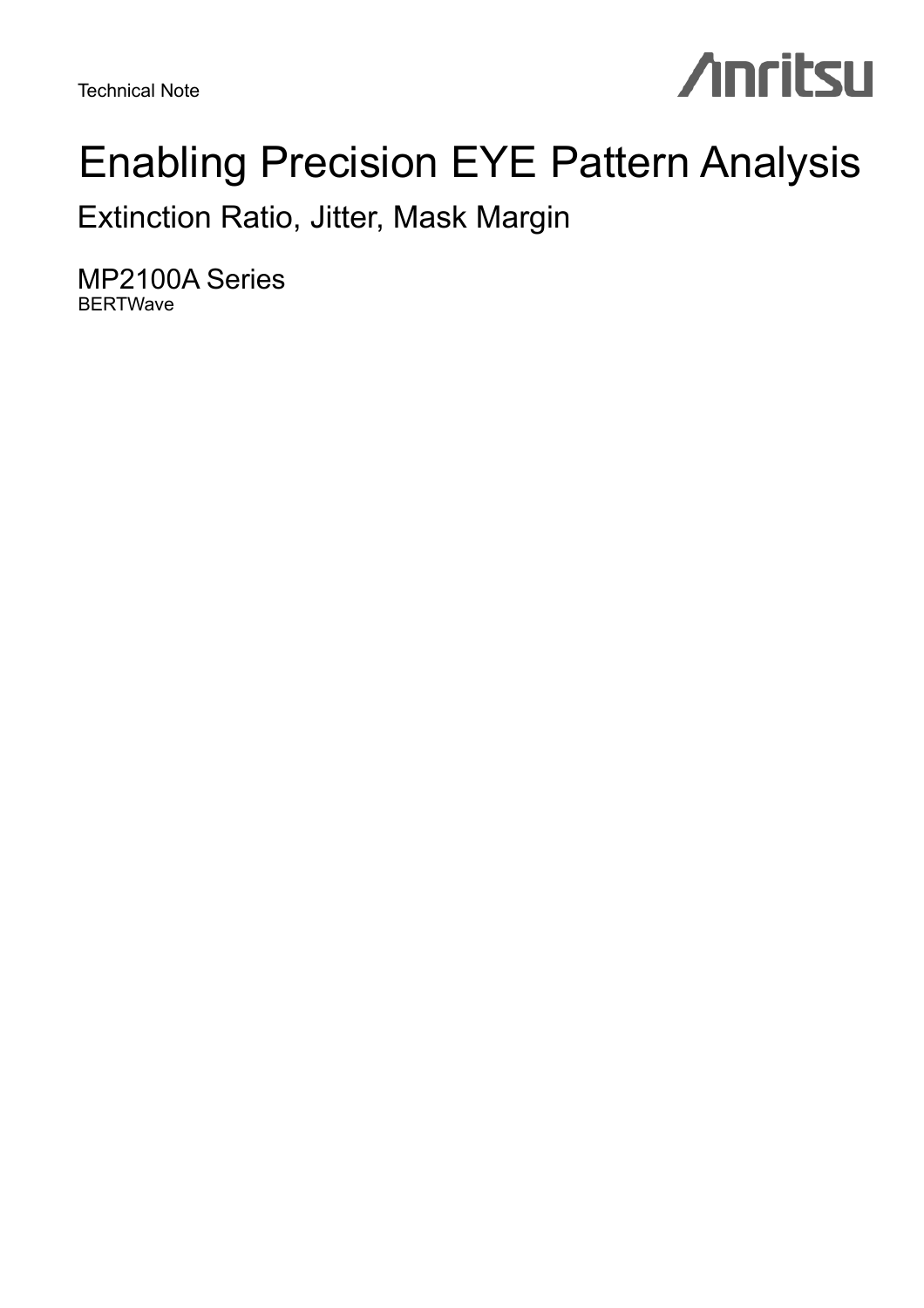

### **Contents**

| 1   |                                                                                    |  |
|-----|------------------------------------------------------------------------------------|--|
| 2   |                                                                                    |  |
| 2.1 |                                                                                    |  |
| 2.2 |                                                                                    |  |
| 2.3 |                                                                                    |  |
| 3.  |                                                                                    |  |
| 3.1 |                                                                                    |  |
| 3.2 |                                                                                    |  |
| 3.3 |                                                                                    |  |
| 3.4 |                                                                                    |  |
| 4   |                                                                                    |  |
| 4.1 |                                                                                    |  |
| 4.2 |                                                                                    |  |
| 5   |                                                                                    |  |
| 5.1 |                                                                                    |  |
| 5.2 |                                                                                    |  |
|     |                                                                                    |  |
|     |                                                                                    |  |
|     |                                                                                    |  |
| 5.3 |                                                                                    |  |
| 5.4 |                                                                                    |  |
| 5.5 |                                                                                    |  |
|     |                                                                                    |  |
| 6   | Relationship between Difference in Test Results and Receiver Frequency Response 20 |  |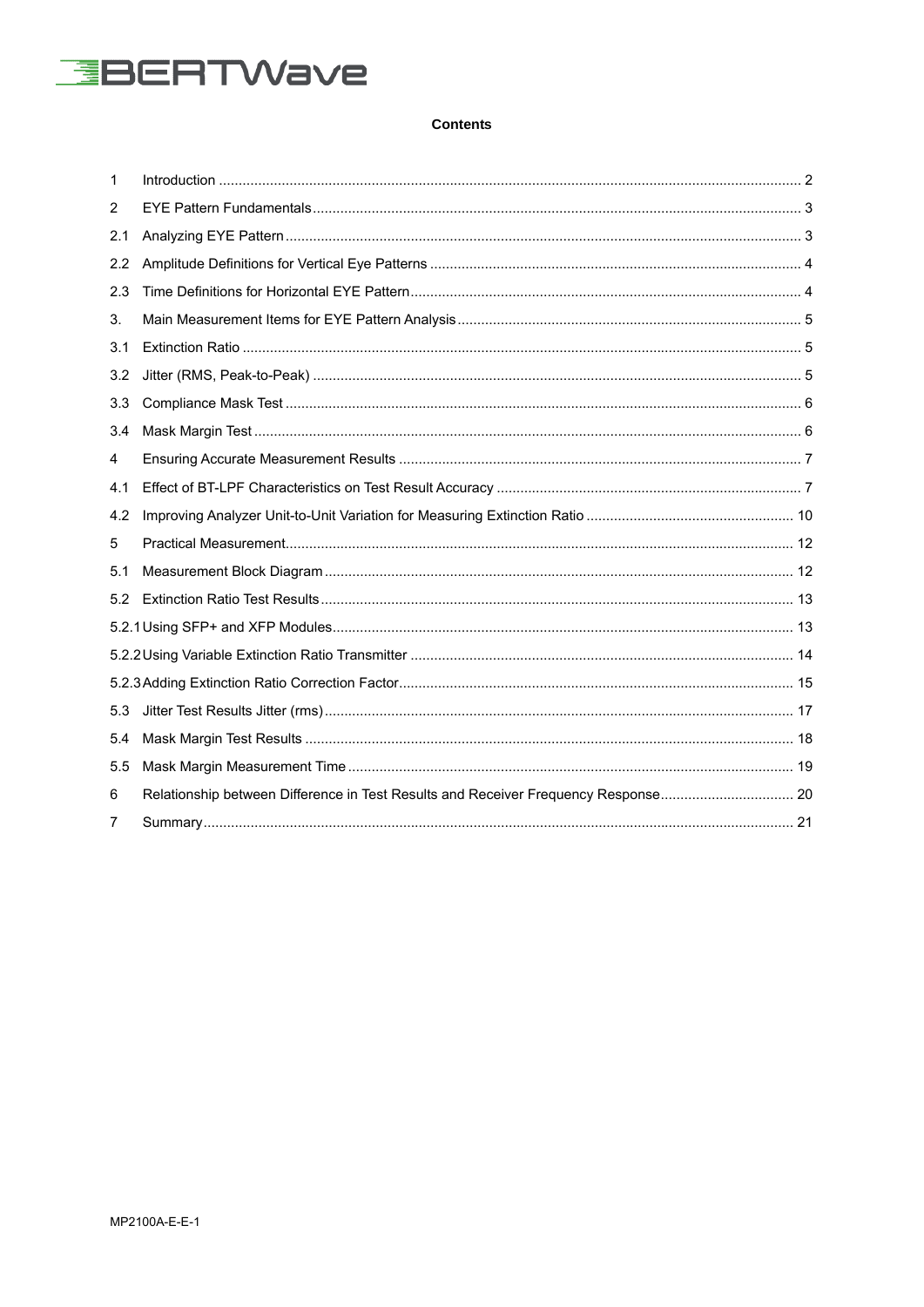### **1 Introduction**

The rapid spread of the Internet is driving development and manufacturing of FTTx and 10-Gbit Ethernet optical modules. In addition, increased speed of data transfers between servers in data centers is driving R&D into optical interconnects.

Using optical modules at the physical layer of transmission equipment supports communication of link signals over optical fiber. Moreover, interoperability is assured by standardization of optical modules, such as XFP, SFP, or SFP+ under Multi-Source Agreements (MSA) and by measuring EYE patterns.

Measurement of optical modules commonly uses inspection of EYE patterns with a sampling oscilloscope to measure extinction ratio, jitter, mask margin, etc., but test results can differ between test instruments. In addition, some models may show unit-to-unit variation, causing inconsistent results.

This technical note reviews measurement using EYE patterns, and discusses the characteristics required to test instruments to obtain more accurate results. In addition, it compares test results for extinction ratio, jitter (rms) and mask margin measured using Anritsu's new MP2100A BERTWave series EYE pattern Analyzer Bnd traditional sampling oscilloscopes from two other makers.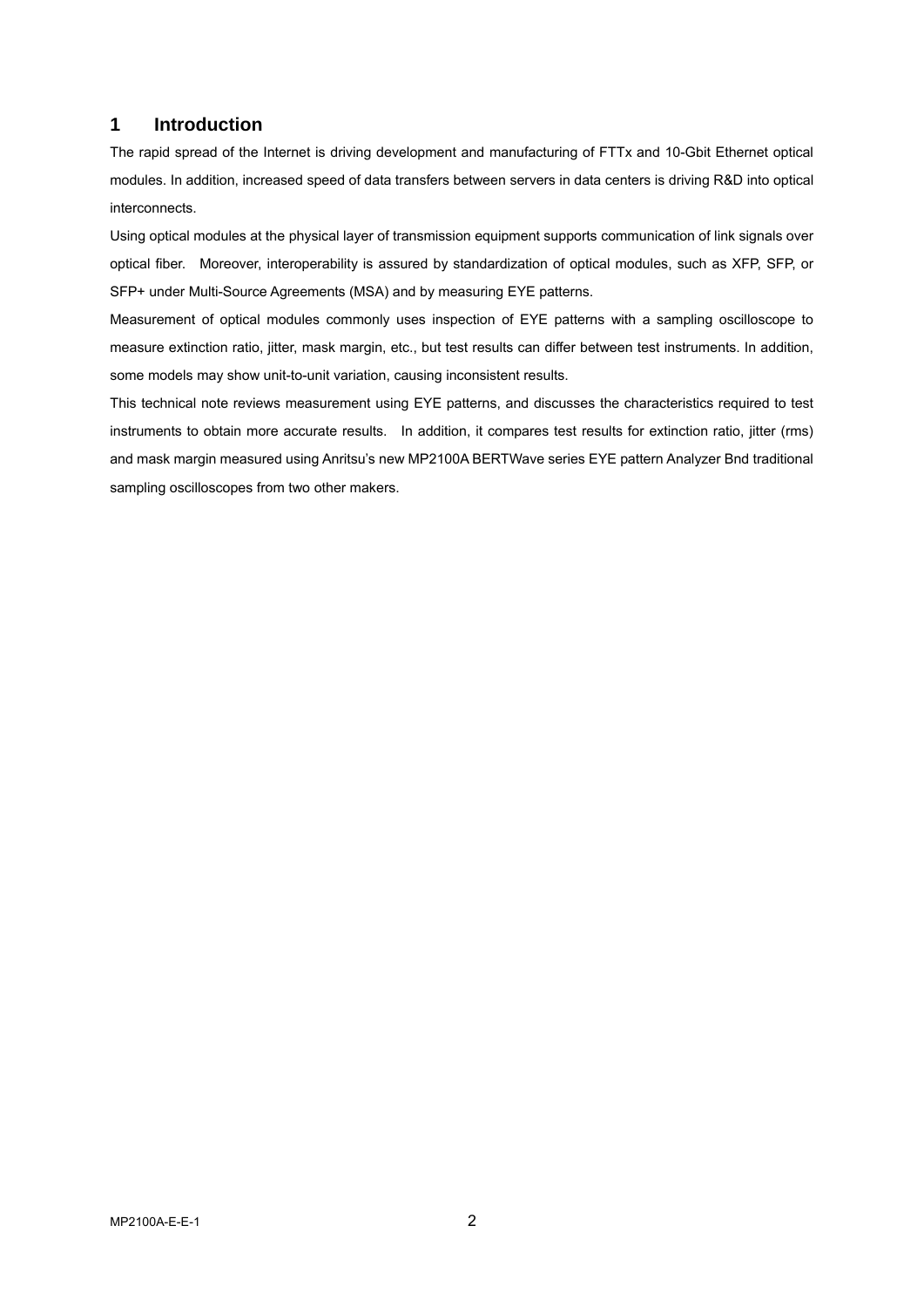### **2 EYE Pattern Fundamentals**

This chapter explains EYE pattern measurement principles and definitions.

### **2.1 Analyzing EYE Pattern**

An EYE diagram is a useful tool for understanding signal impairments in the physical layer of high-speed digital data systems, verifying transmitter outputs in manufacturing, and clarifying the amplitude and time distortion elements that degrade the Bit Error Ratio (BER). A broadband sampling oscilloscope samples high-speed digital signals by taking a high-speed digital data stream of random 0s and 1s, superimposing them, and synchronizing the rise and fall times of the data transitions. The result is the "EYE" of the EYE diagram (Fig. 2-1).

For easy viewing, the time axis in Fig. 2-1 is normalized for 2 bits, with the 1-bit EYE opening in the center of the display and 1 bit to the left and right of the center for capturing rise/fall transitions.





Although the EYE pattern in Fig. 2-1 shows some noise and jitter, more examples below show waveforms with considerably more noise and a significantly closed center EYE. Generally speaking, the more open the EYE (arrows in diagram), the less chance that the receiver will mistake a logical 1 bit for a logical 0 bit, and *vice versa*. Noise, both amplitude and time jitter, reduces that margin as closure of the EYE. The percentage of bits with errors compared to total bits is called BER. A lower BER is always better.

The EYE diagram does not show protocol or logic problems. However, it does help engineers to more easily view signal impairments in the physical layer in terms of amplitude and time distortion. To analyze the data stream, a Bit Error Rate Tester is used to measure BER in the circuit. The Anritsu MP2100A BERTWave incorporates both a scope function and a BERT function in an all-in-one unit. Using this integrated error detector supports simultaneous testing and analysis of both BER and EYE pattern.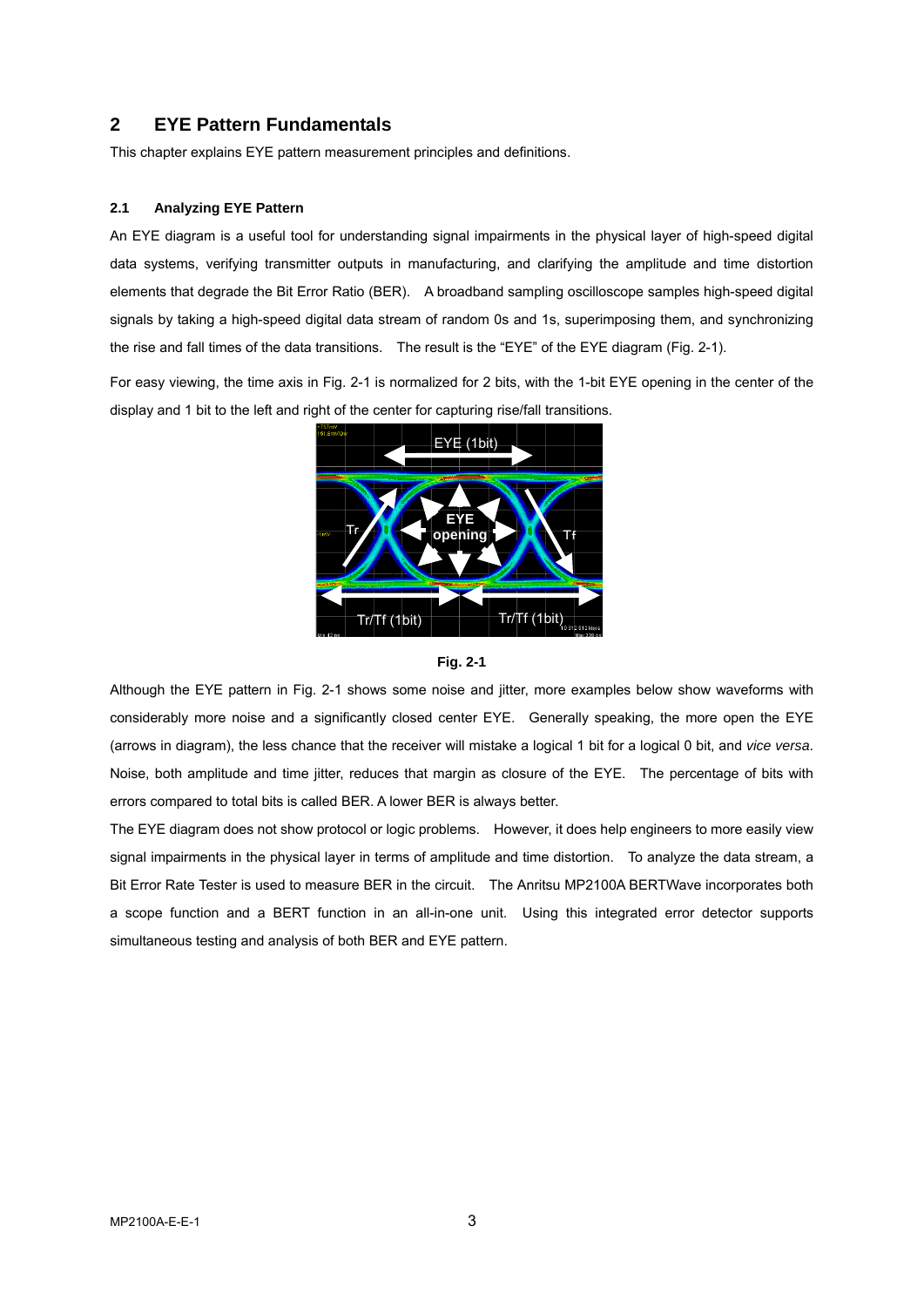### **2.2 Amplitude Definitions for Vertical Eye Patterns**

Amplitude distortions can be extracted from an EYE diagram using the EYE Pattern Analyzer Bnd are typically based on calculations from histogram data.

The 1 level in an EYE pattern is defined in Fig. 2-2. It is calculated from 0% to 100% between the crossing points as the mean value of the top histogram distribution in the middle 20% of the EYE. This middle 20% is also called the 40% – 60% region and is highlighted in the scale under the EYE pattern below. The actual calculated value of the 1 level comes from the histogram mean of all data samples captured inside the middle 20%. Likewise, the actual calculated value of the 0 level comes from middle 20%.



### **2.3 Time Definitions for Horizontal EYE Pattern**

Like amplitude distortion, time distortion can be extracted from an EYE diagram using the EYE Pattern Analyzer. While these parameters are commonly-known pulsed-data terms, measurement by the EYE Pattern Analyzer is described mostly in terms of histograms derived from the EYE pattern.

Before defining these terms, we must introduce the concept of a Unit Interval (UI). As shown in Eq. 2-1, a UI is defined as one data bit-width, irrespective of data rate. For example, in a 10-Gbit/s data stream, one UI is equivalent to 100 ps; for a 2-Gbit/s data stream, one UI is equivalent to 500 ps.

$$
UI = \frac{1}{BitRate}
$$
 ...Eq. 2-1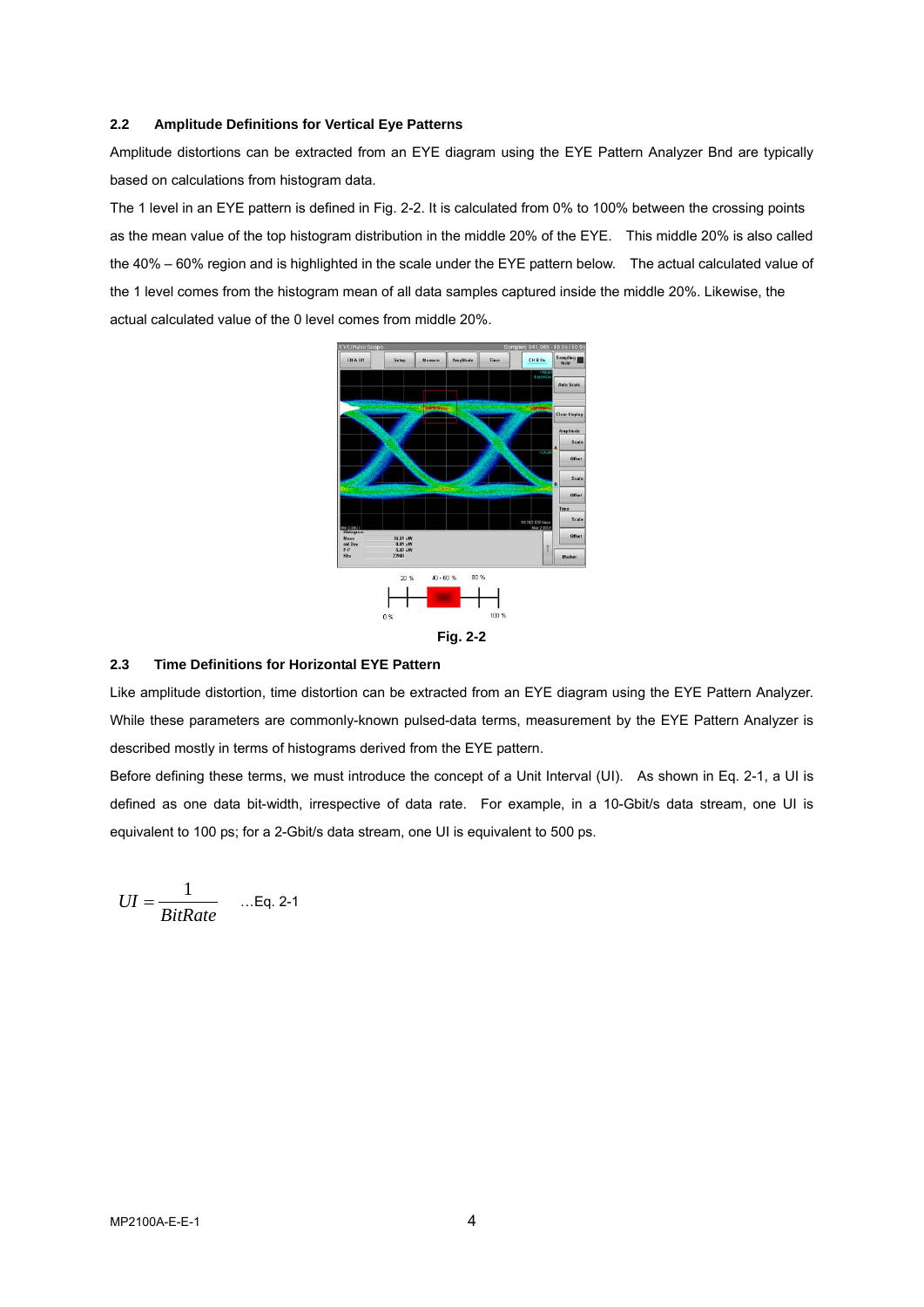### **3. Main Measurement Items for EYE Pattern Analysis**

This chapter defines the extinction ratio, jitter (rms), and mask margin tests, which are the objective of this technical note.

### **3.1 Extinction Ratio**

Extinction ratio is one of the most important measurements for evaluating an optical transmitter. The extinction ratio is calculated from the 1 and 0 levels of the EYE pattern.

$$
ER = \frac{OneLevel}{ZeroLevel}
$$
 ...Eq. 3-1

$$
ER(dB) = 10 \log_{10} \frac{OneLevel}{ZeroLevel} \qquad \dots \text{Eq. 3-2}
$$

Here, the 1 and 0 levels in Eqs. 3-3 and 3-4, and Fig. 3-1 are subtracted from the dark power, meaning when there is no optical power.

One Level = 
$$
L_1 - L_D
$$
 ...Eq. 3-3)  
Zero Level =  $L_0 - L_D$  ...Eq. 3-4)



**Fig. 3-1: Calculating extinction ratio** 

### **3.2 Jitter (RMS, Peak-to-Peak)**

Jitter—the time deviation from the ideal timing of a data-bit event—is one of the most important topics in high-speed digital data signals. To calculate jitter, the time variance of the rising and falling edges of the EYE diagram at the crossing point are captured as shown in Fig. 3-2. Fluctuations can be random and/or deterministic. The time histogram is analyzed to determine the amount of jitter. The peak-to-peak jitter (jitter p-p) is defined as the full width of the histogram; The RMS jitter (jitter rms) is defined as the standard deviation (±1σ) from the mean. If the jitter is completely random—follows a Gaussian contribution—jitter p-p is 14 times jitter rms when the edges of 1E+12 bits are captured. However, in practice, jitter is never completely random due to the presence of deterministic jitter, such as data-dependent jitter from the transmitter bandwidth limitations, and periodic jitter from switching power sources.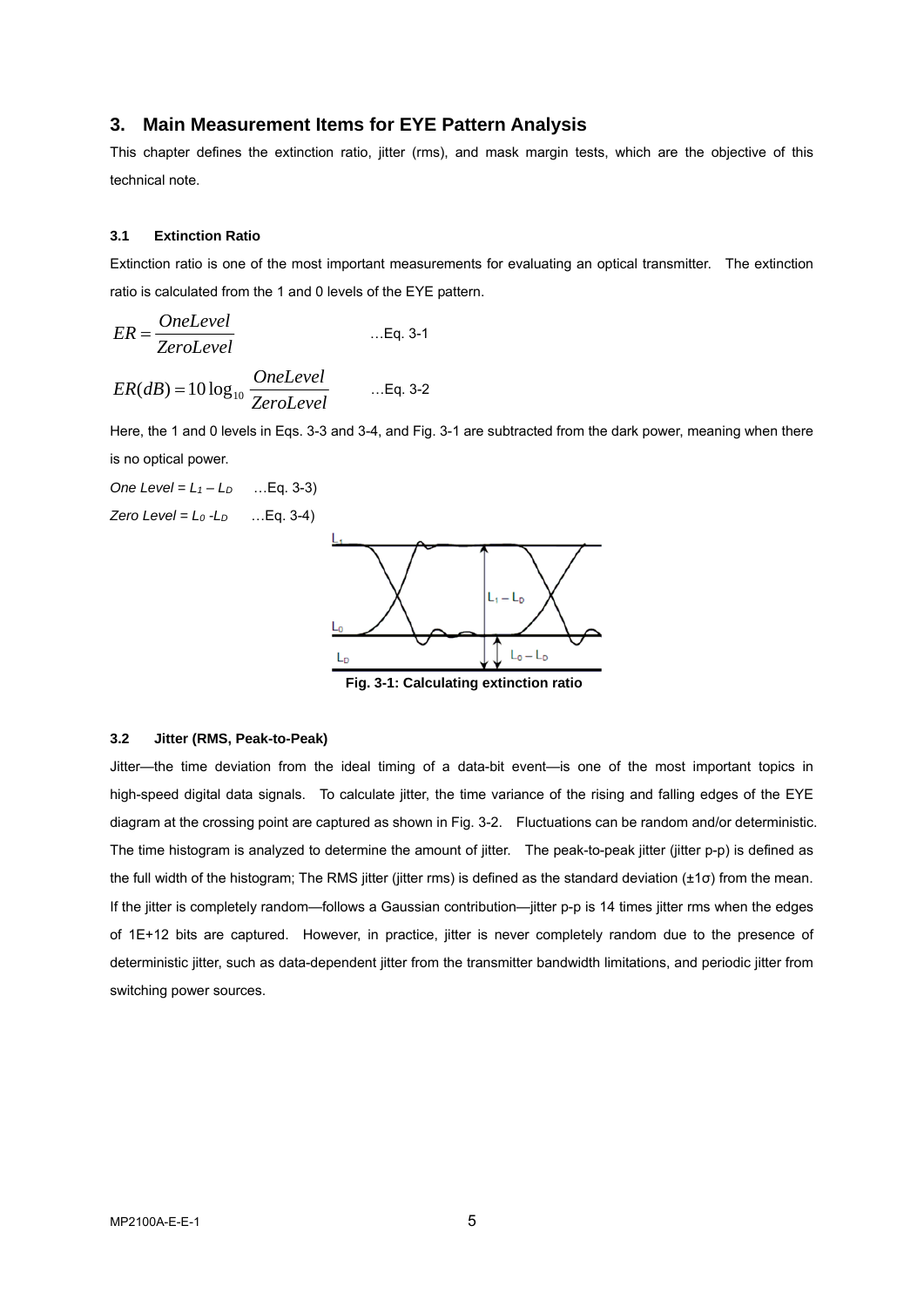

**Fig. 3-2** 

### **3.3 Compliance Mask Test**

Sophisticated measurements are required because current technology in the datacom/telecom/fibre-channel sectors is at the cutting edge. As a result, the low pass filter (LPF) used for EYE pattern analysis must match every application. To achieve this goal, the Anritsu MP2100A BERTWave has an internal bank of six selectable filters.

Most recommendations describe performance limit lines called "masks" for the EYE pattern. Typical test EYE pattern at a bit rate of 10.3125 Gbit/s with 1 million samples and the associated masks is shown in Fig. 3-3. To pass the mask compliance test, the transmitter output must have no samples within the "keep-out" regions. There are several kinds of mask pattern, depending on the recommendation and bit rate. Generally, the mask test is executed after capturing some specified sample count, because the fail probability increases with count.



**Fig. 3-3 Fig. 3-4** 



### **3.4 Mask Margin Test**

Compliance mask testing evaluates whether the measured signal passes the compliance for the application. Most R&D and production engineers want to know the margin from the compliance mask limit. An example of a mask margin test is shown in Fig. 3-4. The white dashed line is the compliance mask limit, and the purple area shows the accentual EYE opening means mask margin. In this case, the DUT output jitter is increased and the waveform is close to the center of the EYE. However, this signal passes the mask compliance with a 40% margin. The Anritsu MP2100A BERTWave minimizes tact time when measuring mask margin using high-speed sampling and an automatic real-time mask margin test function (patent pending) that searches automatically for the mask margin. As a result the "Total Failed Samples" count is less than the "Target Failed Sample" count. Traditional analyzers require time-consuming manual searches.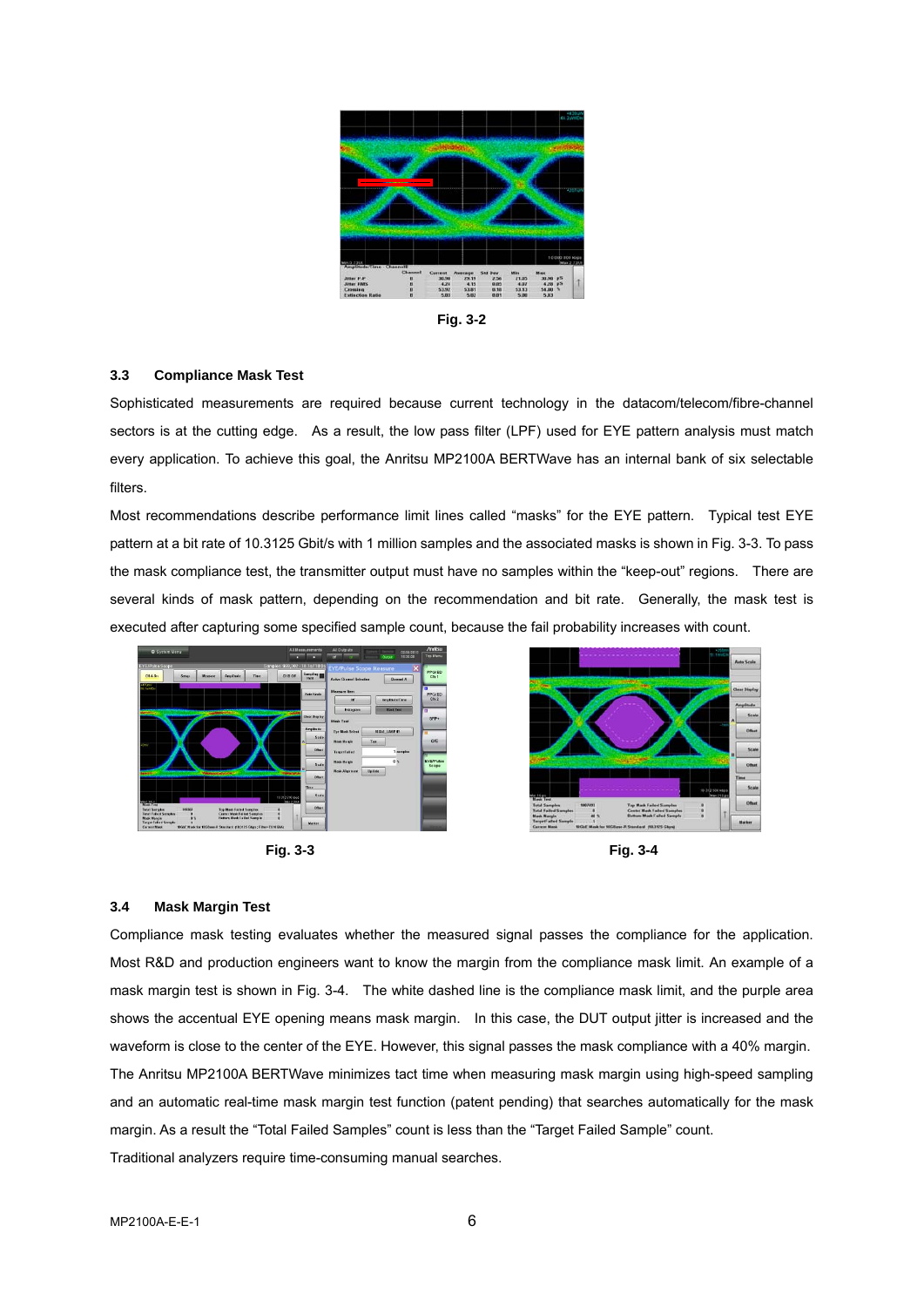### **4 Ensuring Accurate Measurement Results**

To measure extinction ratio, jitter, and mask margin of an optical transmitter we recommend using a Bessel Thomson Low Pass Filter (BT-LPF) with a bandwidth of 75% of the bit rate. Traditionally, since most optical transmitters use a directly modulated laser source, the rising waveform has large overshoot. Therefore, recommendations including IEC, IEEE 802.3 and ITU-T for optical communications specify use of a BT-LPF to eliminate overshoot when measuring EYE pattern. This section discusses the effect of BT-LPF characteristics on test results and dispersion.



**Fig. 4-1: Example of relaxation oscillation and filtered waveform** 

### **4.1 Effect of BT-LPF Characteristics on Test Result Accuracy**

If the device has an infinite flat frequency response (gain and group delay), the ideal output should be a square waveform related directly to the input square waveform. However, since all devices have a cutoff frequency and group delay dispersion, all output waveforms have distortion, overshoot, undershoot, jitter, and inter-symbol interference (ISI).



**Fig. 4-2: Example of non-ideal frequency response** 

On the other hand, oscilloscopes, especially EYE pattern analyzers used for NRZ optical communications, should have an optimized BT-LPF with a bandwidth of 75% of the bit rate as well as very low group delay distortion characteristics as specified in ITU-T G.975 or IEEE 802.3, and should suppress waveform distortion, jitter and ISI. Figure 4-3 shows the reference receiver characteristics defined in ITU-T G.957 and G.691. G.957 defines the attenuation and group delay distortion of the optical reference receiver, and the –3 dB cutoff frequency is specified at f/fo = 0.75. G.691 defines the tolerance values for attenuation of the optical reference receiver. IEEE802.3 refers to these ITU-T recommendations.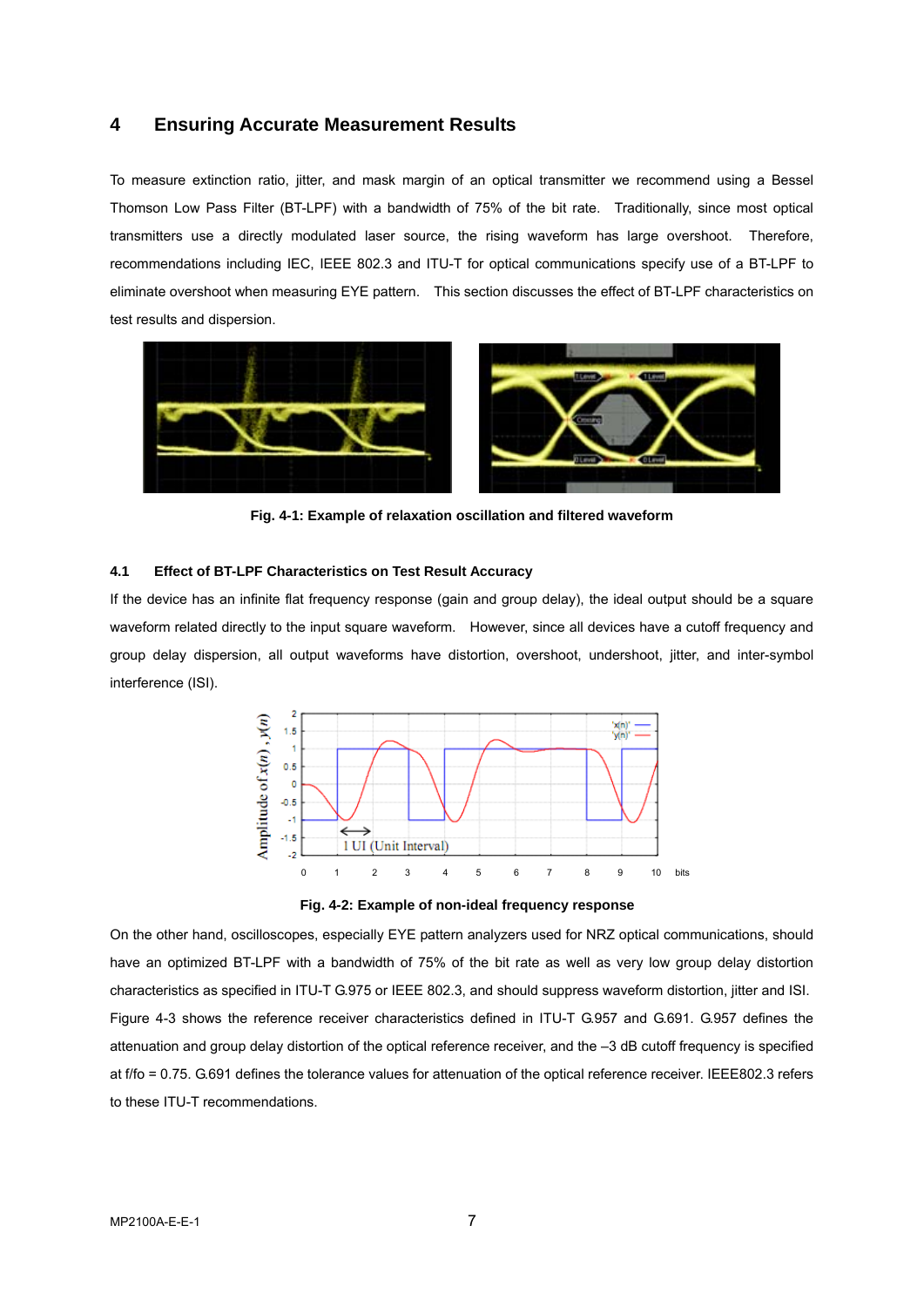|                                         |                | ITU-T G.957 TABLE B.1          |                                                                |                                                                                        |
|-----------------------------------------|----------------|--------------------------------|----------------------------------------------------------------|----------------------------------------------------------------------------------------|
|                                         |                |                                |                                                                | Nominal values of attenuation and group delay distortion of optical reference receiver |
| f/fo                                    | f/fr           | Attenuation (dB)               |                                                                | Group delay distortion (UI)                                                            |
| 0.15                                    | 0.2            | 0.1                            |                                                                | 0                                                                                      |
| 0.3                                     | 0.4            | 0.4                            |                                                                | 0                                                                                      |
| 0.45                                    | 0.6            | $\mathbf{1}$                   |                                                                | $\pmb{0}$                                                                              |
| 0.6                                     | 0.8            | 1.9                            |                                                                | 0.002                                                                                  |
| 0.75                                    | $\mathbf{1}$   | 3                              |                                                                | 0.008                                                                                  |
| 0.9                                     | 1.2            | 4.5                            |                                                                | 0.025                                                                                  |
| 1                                       | 1.33           | 5.7                            |                                                                | 0.044                                                                                  |
| 1.05                                    | 1.4            | 6.4                            |                                                                | 0.055                                                                                  |
| 1.2                                     | 1.6            | 8.5                            |                                                                | 0.1                                                                                    |
| 1.35                                    | 1.8            | 10.9                           |                                                                | 0.14                                                                                   |
| 1.5                                     | $\overline{2}$ | 13.4                           |                                                                | 0.19                                                                                   |
| $\overline{2}$                          | 2.67           | 21.5                           |                                                                | 0.3                                                                                    |
|                                         |                | ITU-T G.691 Table A.1          |                                                                |                                                                                        |
|                                         |                |                                | Tolerance values for attenuation of optical reference receiver |                                                                                        |
| f/fr                                    |                |                                | $\Delta a$ [dB]                                                |                                                                                        |
|                                         |                | STM-4                          | <b>STM-16</b>                                                  | <b>STM-64</b>                                                                          |
| 0.001 to 1                              |                | ±0.3                           | $\pm 0.5$                                                      | ±0.85                                                                                  |
| 1 to 2 (Note)                           |                | $±0.3$ to $±2.0$               | $±0.5$ to $±3.0$                                               | ±0.85 to ±4.0                                                                          |
|                                         |                |                                |                                                                | NOTE: Intermediate values of ∆a should be interpolated linearly on a                   |
|                                         |                | logarithmic frequency scale.   |                                                                |                                                                                        |
| 0<br>$-5$<br>$S21$ [dB]<br>-10<br>$-15$ |                | Reference<br>' +Mask<br>·-Mask | ۴.                                                             |                                                                                        |
| $-20$<br>0.1                            |                |                                | ٠<br>$10$                                                      | 100                                                                                    |
|                                         |                | $\mathbf{1}$                   | Frequency [GHz]                                                |                                                                                        |

## **Fig. 4-3: Reference receiver characteristics specified by ITU-T G.691/G.957**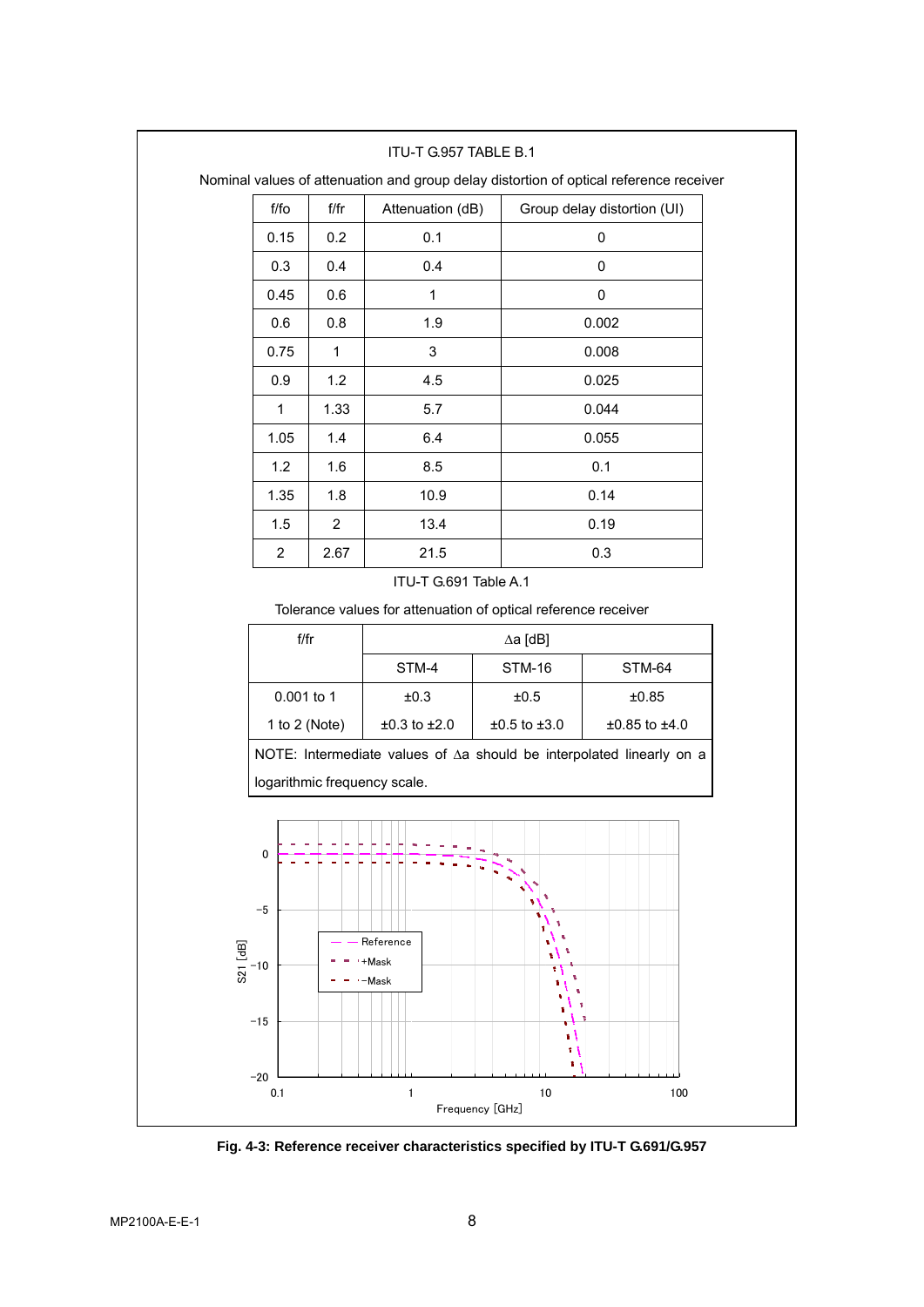Figure 4-4 shows a simulated output EYE pattern for an ideal BT-LPF with a bandwidth of 75% of the bit rate when an ideal square-wave is input. The waveform distortion is well suppressed. In contrast, Fig. 4-5 shows a simulated output EYE pattern for an LPF with a bandwidth of 60% of the bit rate; it has large ripple and group delay distortion. Clearly these differences in EYE pattern have a large impact on test results for extinction ratio, jitter, and mask margin.



**Fig. 4-6: Frequency response for ideal BT-LPF and LPF with 60% bandwidth** 

Since receiver frequency response largely affects measured waveform, the EYE pattern analyzer should have optimized characteristics close to the ideal frequency response. Anritsu has developed a unique precision BT-LPF (patent pending) for this purpose. The system frequency response of the Anritsu MP2100A optical channel is close to the ideal Bessel characteristics, helping suppress waveform distortion, jitter, and ISI. Figure 4-7 shows the system frequency response of the MP2100A as well as the EYE pattern of a reference transmitter measured using the MP2100A. This EYE pattern is close to the simulated waveform for an ideal BT-LPF and has suppressed distortion.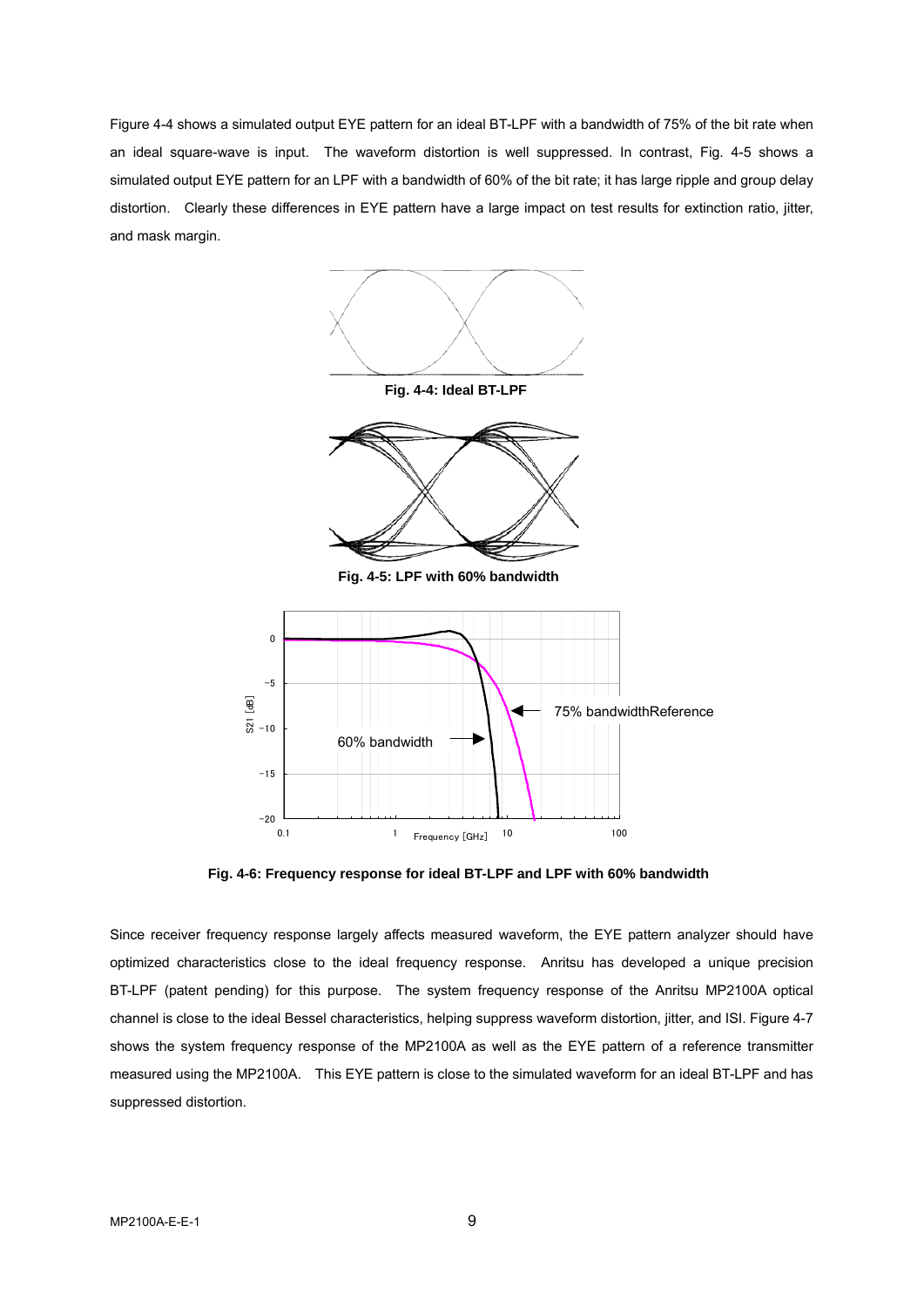



### **4.2 Improving Analyzer Unit-to-Unit Variation for Measuring Extinction Ratio**

As explained in section 4.1, because the measurement equipment characteristics, especially BT-LPF characteristics, have a large impact on extinction ratio measurement results, results can have a wide statistical dispersion even using the same model of analyzer.

To solve this problem, Anritsu developed a unique BT-LPF with low unit-to-unit variation, and designed an Analyzer to minimize unit-to-unit variation for extinction ratio results. The statistical data for measurement of a transmitter with variable extinction ratio (Fig. 4-8), and SFP+ and XFP modules (Fig. 4-9) are shown below.

Figure 4-8 shows the typical values for several units of MP2100A based on the means at the set extinction ratio for each bit rate; they are normalized for 162 samples and are random samples of actual measurements. The maximum variation is only ±0.05 dB and the standard deviation (one tail) is 1.1%. The 99% coefficient limit is ±0.051 dB.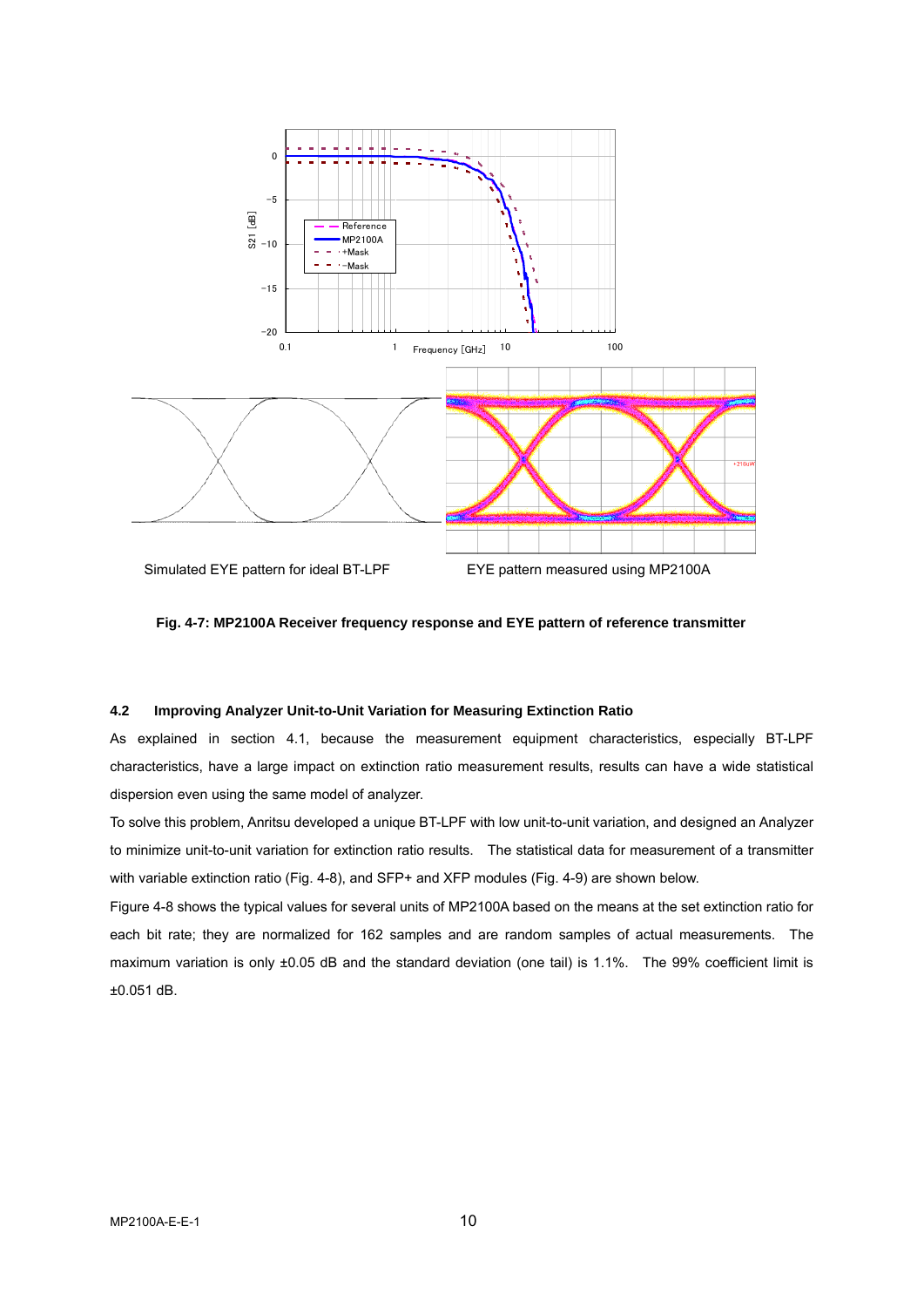

**Fig. 4-8: Measured extinction ratio of transmitter** 



**Fig. 4-9: Measured extinction ratio of SFP+ and XFP** 

Figure 4-9 shows the typical values for several units of MP2100A based on the means at the set extinction ratio for each bit rate; they are normalized for 32 samples and are random samples of actual measurements. Since there are few samples, it is impossible to show a meaningful standard deviation, but the instrument error is ±0.045 dB when a transceiver module was used.

These results show that the MP2100A unit-to-unit variation is very small regardless of the DUT.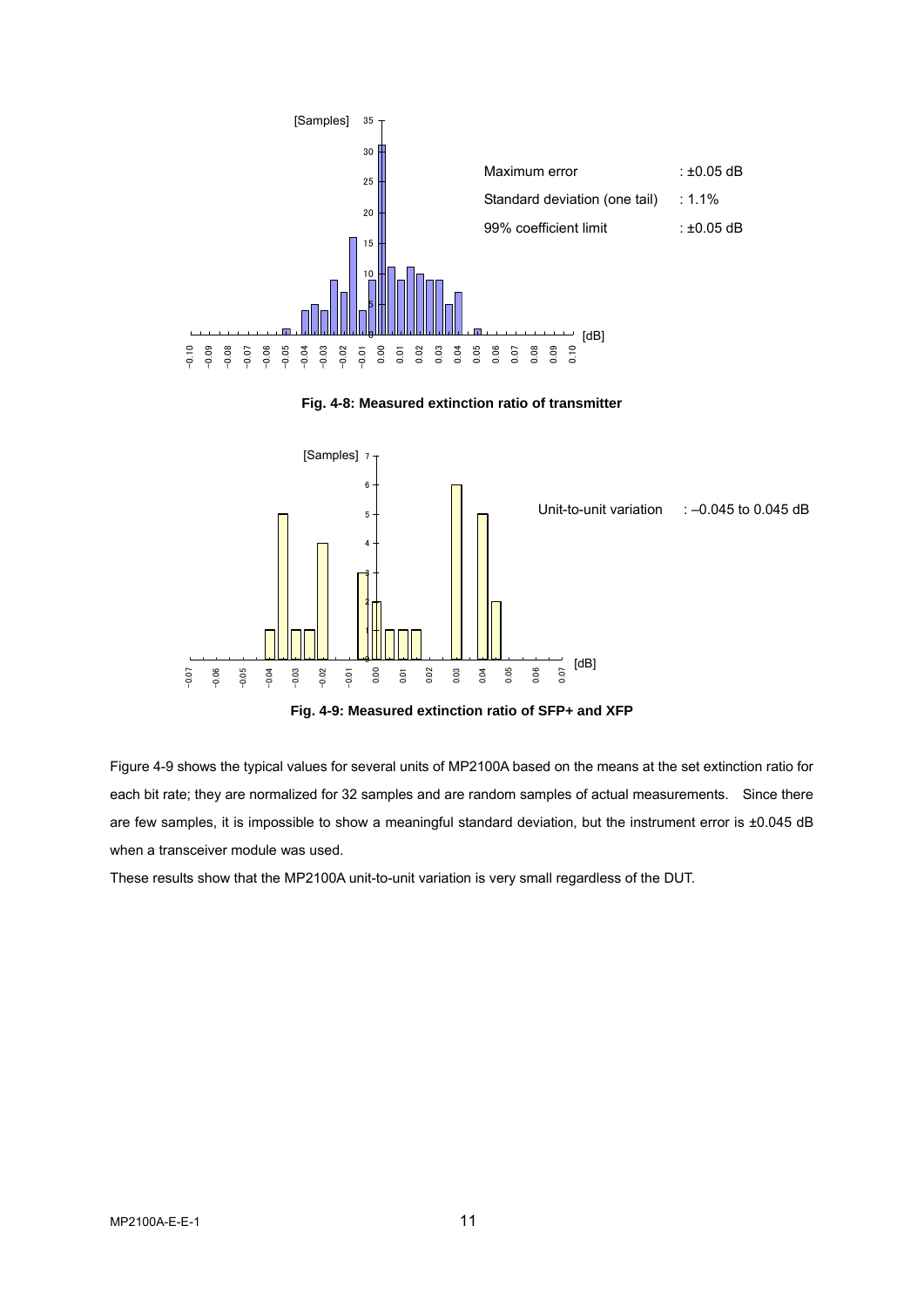### **5 Practical Measurement**

This chapter compares the test results measured by the MP2100A BERTWave with sampling scopes from companies A and B. The DUTs (Table 5-1) are multiple transceiver modules, such as XFP and SFP+. The measurement items are extinction ratio, jitter (rms), mask margin.

|                    | 10.3125 Gbit/s | 9.95328 Gbit/s |
|--------------------|----------------|----------------|
| XFP 1310 nm        |                | x              |
| <b>XFP 1550 nm</b> |                |                |
| SFP+ 1310 nm       |                |                |

**Table 5-1: DUT Transceiver modules** 

### **5.1 Measurement Block Diagram**

Figure 5-1 shows the measurement block diagram. The same PPG and DUT are used for measurement and the optical signal is connected to each analyzer via an optical ATT and switch.



**Fig. 5-1: Measurement setup**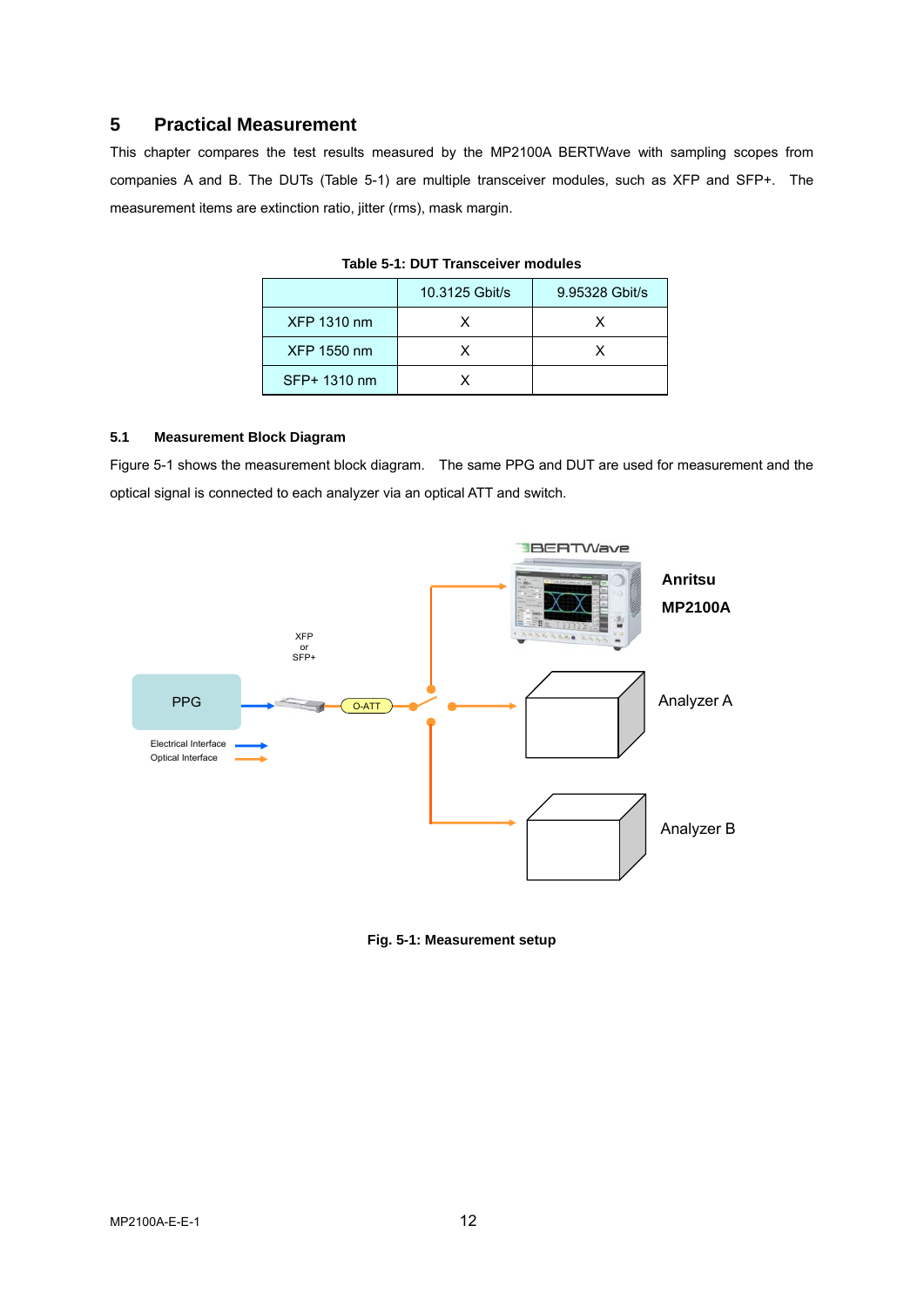### **5.2 Extinction Ratio Test Results**

### **5.2.1 Using SFP+ and XFP Modules**

Table 5-2 shows the measured extinction ratio for the SFP+ and XFP modules. The Anritsu MP2100A and Analyzer A produce similar results. The result for Analyzer B is smaller than the other two analyzers. However, using the 4% correction factor recommended by the maker brings the result closer to the other analyzers.

**Table 5-2: Comparison of extinction ratio measurement results for SFP+ and XFP modules** 

| Bit Rate: 10.3125 Gbit/s<br>unit: [dB] |                    |                    |                    |                    |
|----------------------------------------|--------------------|--------------------|--------------------|--------------------|
| Analyzer                               | Anritsu MP2100A    | Analyzer A         | Analyzer B         |                    |
| <b>DUT</b>                             | Without correction | Without correction | Without correction | +4% correction $*$ |
| XFP 1310 nm                            | 7.06               | 6.90               | 6.51               | 7.22               |
| XFP 1550 nm                            | 11.16              | 11.01              | 9.84               | 11.49              |
| SFP+ 1310 nm                           | 5.01               | 5.03               | 4.67               | 5.14               |

Bit Rate: 9.953 Gbit/s

| Analyzer     | Anritsu MP2100A    | Analyzer A         | Analyzer B         |                    |
|--------------|--------------------|--------------------|--------------------|--------------------|
| <b>DUT</b>   | Without correction | Without correction | Without correction | +4% correction $*$ |
| XFP 1310 nm  | 7.18               | 7.10               | 6.60               | 7.35               |
| XFP 1550 nm  | 11.16              | 11.08              | 9.84               | 11.65              |
| SFP+ 1310 nm | 5.14               | 5.17               | 4.96               | 5.31               |

\*: Added +4% correction factor recommended by maker



**Fig. 5-2: Examples of EYE pattern when measuring extinction ratio (SFP+ 1310 nm) 10.3125G**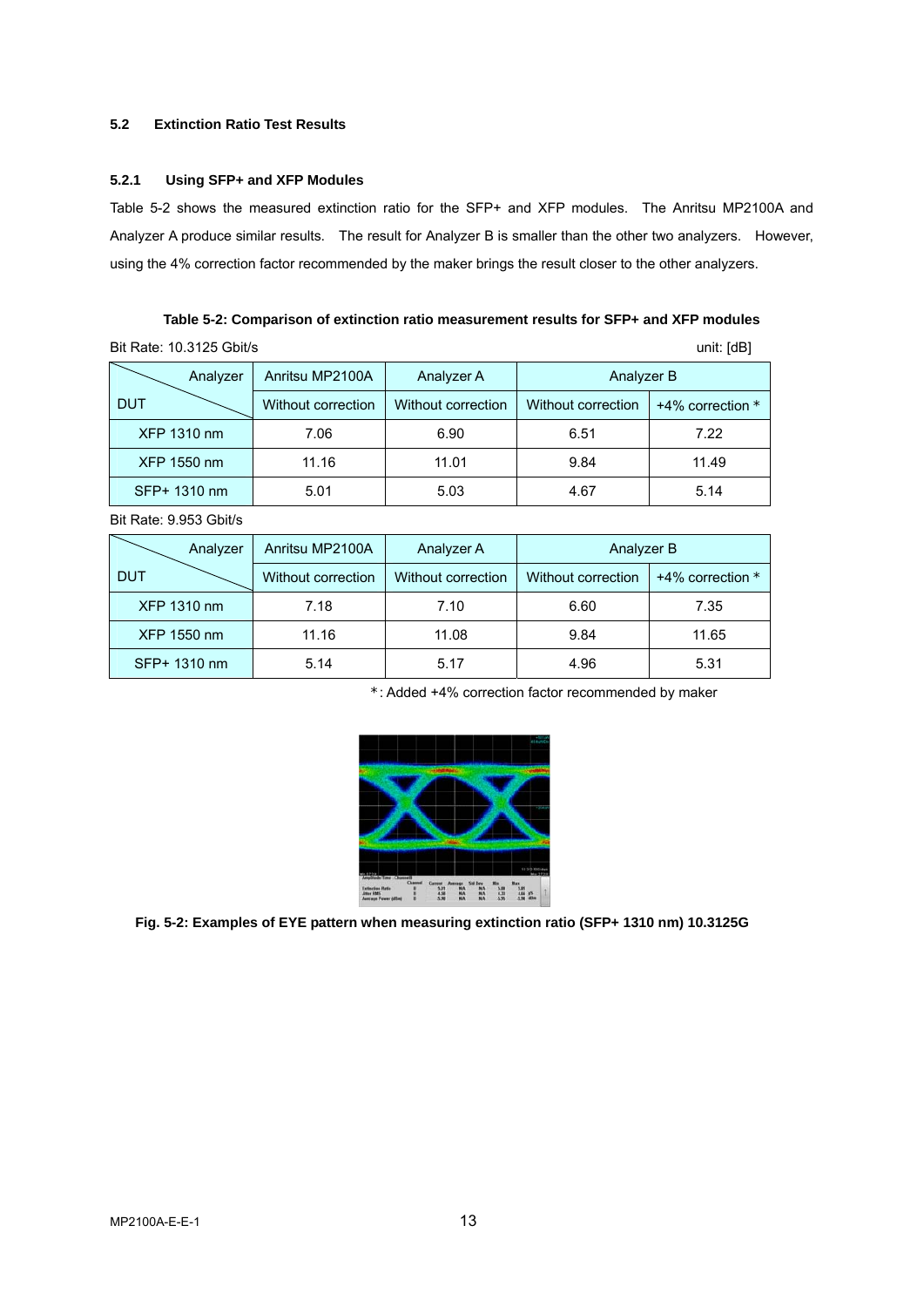### **5.2.2 Using Variable Extinction Ratio Transmitter**

Table 5-3 shows the measured extinction ratio results for a variable extinction ratio transmitter instead of SFP+ and XFP modules. The results for the Anritsu MP2100A and Analyzer A are close to TX ER, which is the variable extinction ratio transmitter setting. The result for Analyzer B without correction is smaller than the expected value. However, adding the maker's recommended 4% correction factor largely improves the error.

Figure 5-3 shows an example waveform when 10 dB was set at the variable extinction ratio transmitter.

|                | Anritsu MP2100A    | Analyzer A         | Analyzer B         |                  |
|----------------|--------------------|--------------------|--------------------|------------------|
| <b>TX ER</b>   | Without correction | Without correction | Without correction | +4% correction * |
| 3              | 2.95               | 2.91               | 2.75               | 3.03             |
| $\overline{4}$ | 3.99               | 3.93               | 3.72               | 4.15             |
| 5              | 5.04               | 4.92               | 4.67               | 5.21             |
| 6              | 6.01               | 5.93               | 5.51               | 6.18             |
| $\overline{7}$ | 6.99               | 6.92               | 6.35               | 7.17             |
| 8              | 7.99               | 7.96               | 7.21               | 8.23             |
| 9              | 8.99               | 8.95               | 7.96               | 9.28             |
| 10             | 10.00              | 9.96               | 8.81               | 10.38            |

**Table 5-3: Extinction ratio measured with variable extinction ratio transmitter** unit: [dB]

\*: Added +4% correction factor recommended by maker



**Fig. 5-3: Examples of EYE pattern when measuring variable extinction ratio transmitter**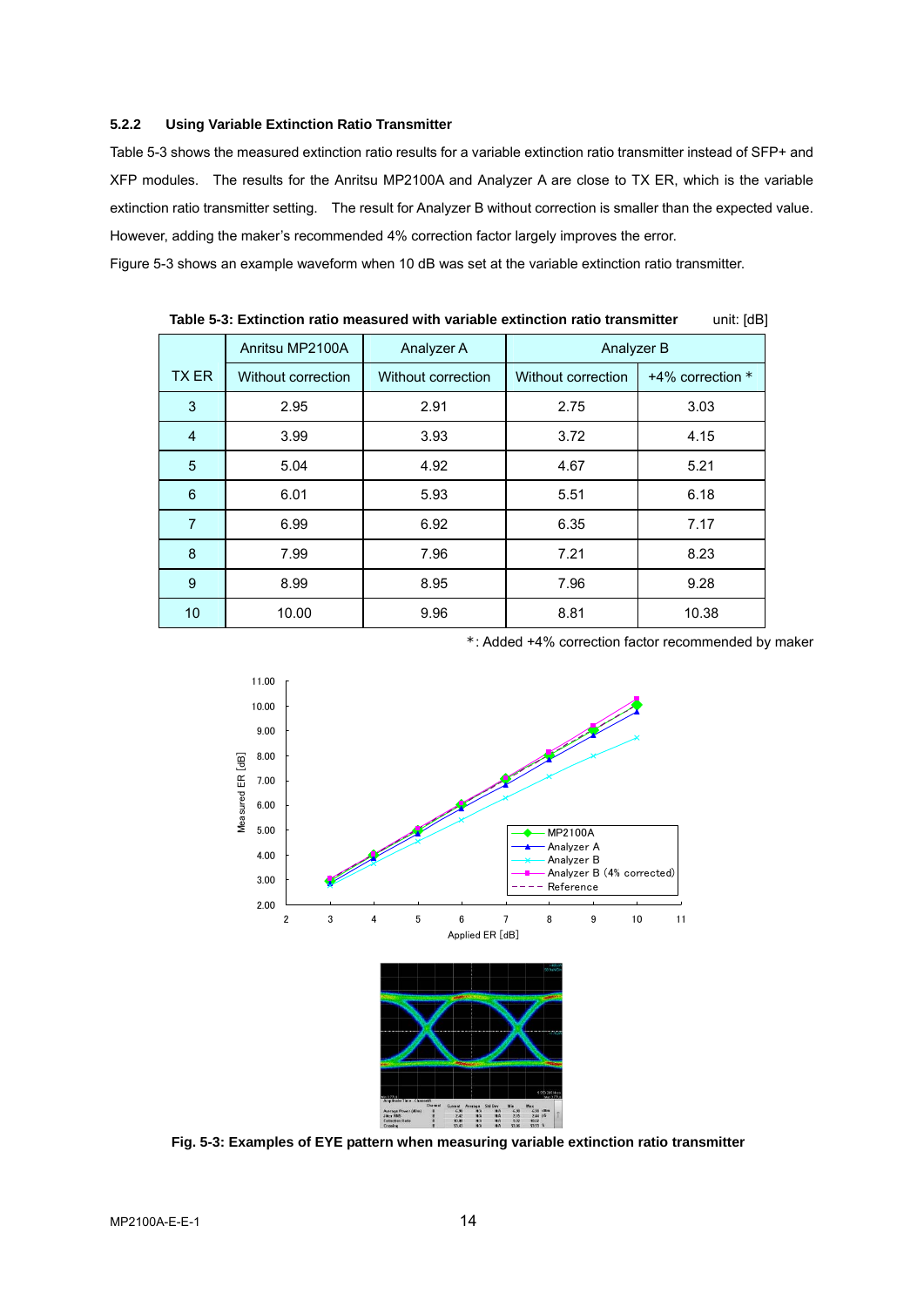### **5.2.3 Adding Extinction Ratio Correction Factor**

Since there is no national or international standard for extinction ratio measurement accuracy, measurement results may differ between makers and models. One solution is to use a correction factor for extinction ratio. Table 5-4 shows the results when applying a correction factor so the measured result is 10 dB when TX ER = 10 dB using the variable extinction ratio transmitter described in section 5.2.2.

The correction factor is +0.1% for Analyzer A and 3.5% for Analyzer B. (The maker of Analyzer B recommends 4% but notes that there may be 0.5dB unit-to-unit variation in the ER result. Here, +3.5% is used to get the 10 dB test result.) As a result, all results for each analyzer between 3 dB and 10 dB are very close, showing that even if absolute values are different, all analyzers have good linearity and use of a correction factor is effective.

**Table 5-4: Test result measured with variable extinction ratio transmitter (corrected at 10 dB)** 

|                |                    |                 | u.  1901        |
|----------------|--------------------|-----------------|-----------------|
|                | Anritsu MP2100A    | Analyzer A      | Analyzer B      |
| <b>TX ER</b>   | Without correction | +0.1% corrected | +3.5% corrected |
| 3              | 2.95               | 2.92            | 3.02            |
| $\overline{4}$ | 3.99               | 3.94            | 4.06            |
| 5              | 5.04               | 4.93            | 5.10            |
| 6              | 6.01               | 5.95            | 6.03            |
| $\overline{7}$ | 6.99               | 6.94            | 7.00            |
| 8              | 7.99               | 7.98            | 8.01            |
| 9              | 8.99               | 8.99            | 8.93            |
| 10             | 10.00              | 10.00           | 10.02           |



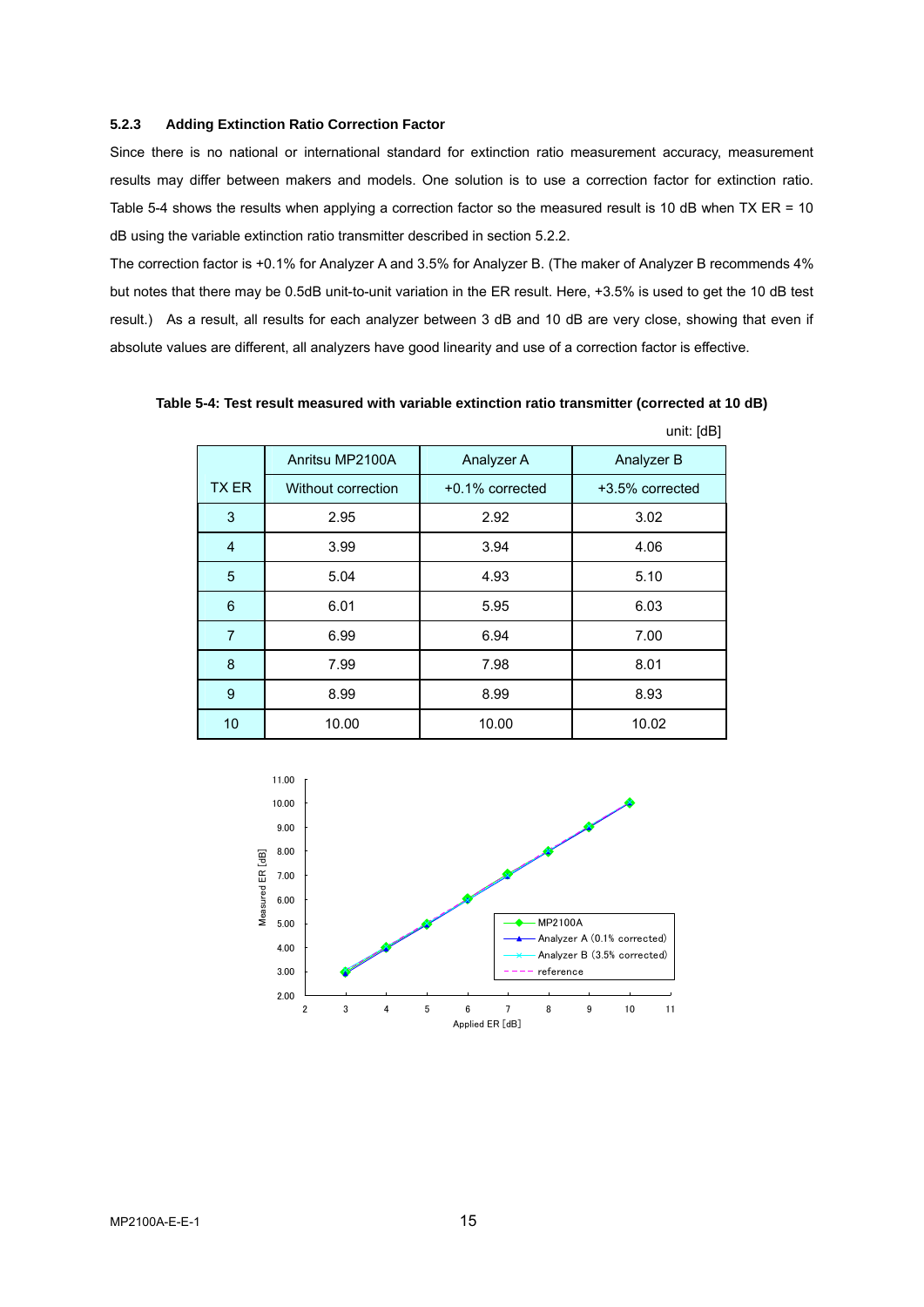Like the sampling scopes of the other companies, Anritsu's MP2100A has a correction function for extinction ratio. By using this function, we can maintain a consistent measurement result even using a different maker or model. Figure 5-4 shows the correction factor input screens of the MP2100A. The result is corrected by changing the extinction ratio Correction Factor [%].



**Fig. 5-4: Extinction ratio correction function (Anritsu MP2100A)**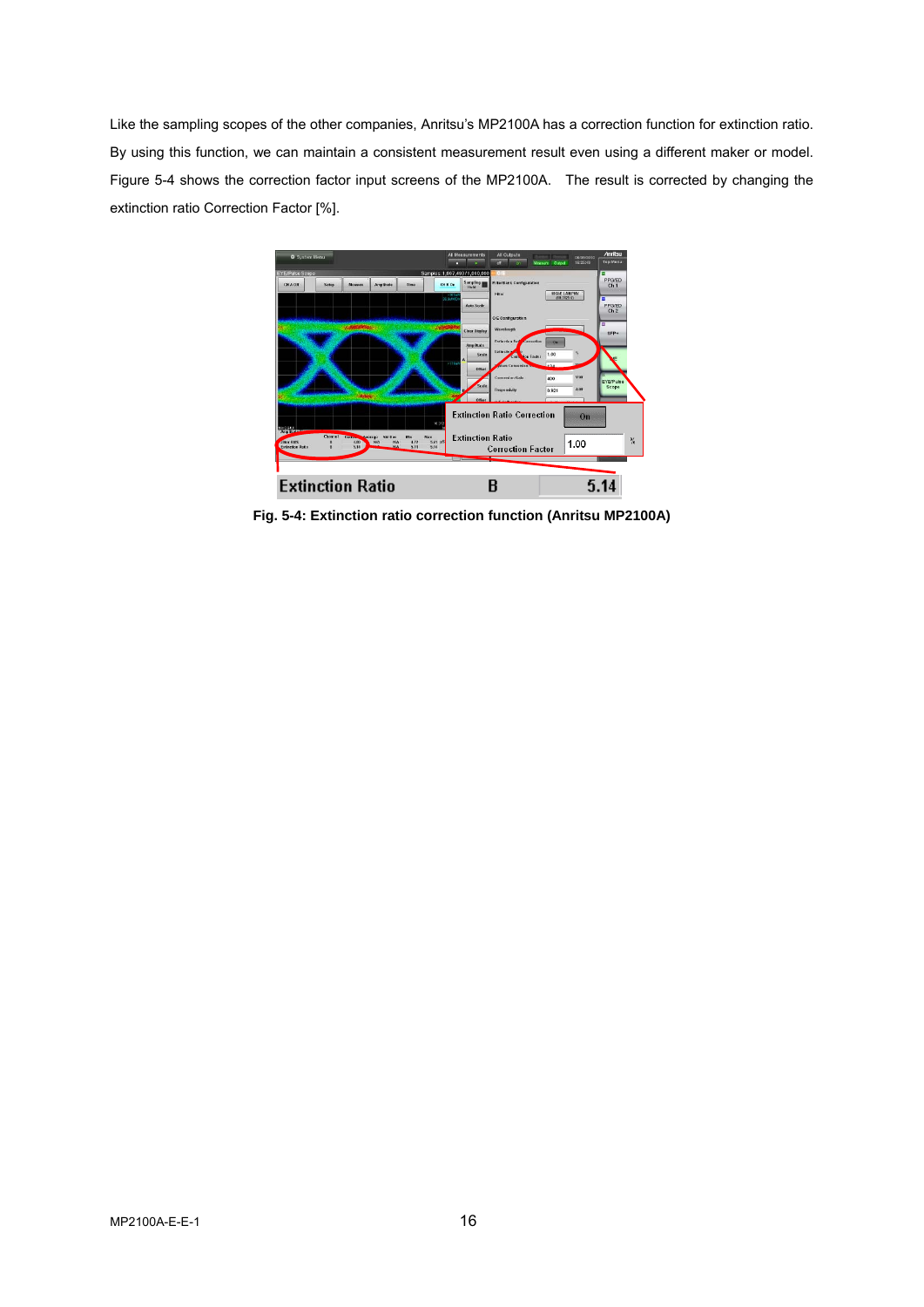### **5.3 Jitter Test Results Jitter (rms)**

Table 5-5 compares jitter (rms) test results. The difference in the measured results is less than 1 ps but the Anritsu MP2100A shows the smallest values.

### **Table 5-5: Jitter (rms) test result**

Bit Rate: 10.3125 Gbit/s unit: [psrms]

| Analyzer<br>DUT | Anritsu MP2100A | Analyzer A | Analyzer B |
|-----------------|-----------------|------------|------------|
| XFP 1310 nm     | 2.57            | 2.70       | 3.26       |
| XFP 1550 nm     | 1.90            | 2.59       | 2.82       |
| SFP+ 1310 nm    | 4.50            | 4.43       | 4.93       |

Bit Rate: 9.953 Gbit/s

| Analyzer<br><b>DUT</b> | Anritsu MP2100A | Analyzer A | Analyzer B |
|------------------------|-----------------|------------|------------|
| XFP 1310 nm            | 2.29            | 2.50       | 3.20       |
| XFP 1550 nm            | 2.05            | 2.56       | 2.93       |
| SFP+ 1310 nm           | 4.16            | 3.60       | 4.23       |

Jitter results are composed of the component generated by the DUT (J<sub>DUT</sub>) and intrinsic jitter (J<sub>INT</sub>) generated by the Analyzer Ahe formula differs depending on the type of jitter (peak-to-peak or rms).

*Jitter<sub>p-p</sub>* = 
$$
J_{DUT} + J_{INT}
$$
 ...Eq. 5-1  
*Jitter<sub>rms</sub>* =  $\sqrt{J_{DUT}^2 + J_{INT}^2}$  ...Eq. 5-2

Although the DUT is the same, the jitter is different between the analyzers in these results. Thus, this difference is due to intrinsic jitter of the analyzer.



**Fig. 5-5: Example of EYE pattern at jitter measurement (SFP+ 1310 nm 3125G)**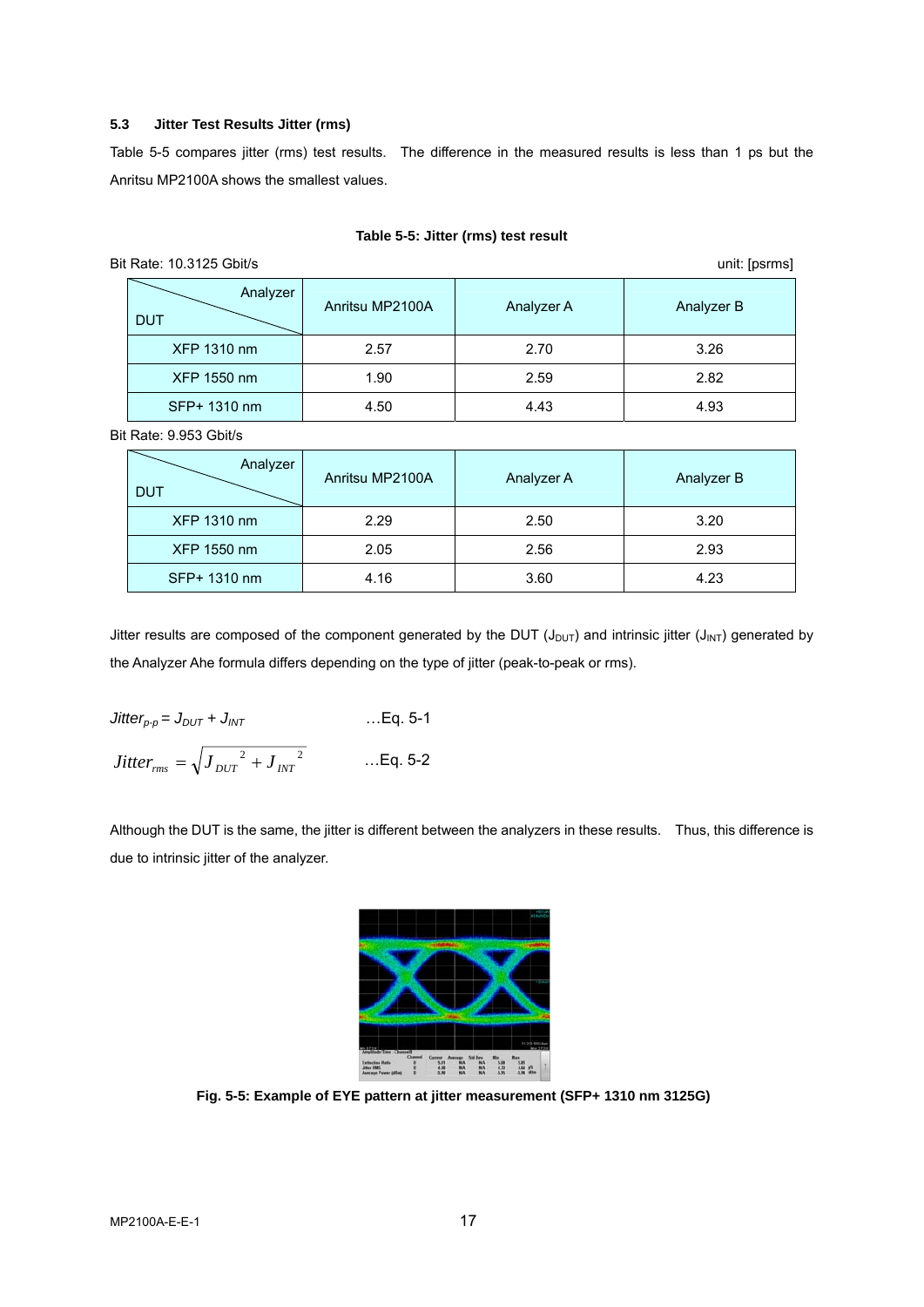### **5.4 Mask Margin Test Results**

Table 5-6 shows mask margin test results for the configuration in Fig. 5-1. All the analyzers show similar results with a small margin for SFP+ 1310 nm, and a large margin for XFP 1550 nm. The Anritsu MP2100A and Analyzer A are close, and the deviation from the mean is less than 3%. The results for Analyzer B are 6% (max.) higher than the average.

### **Table 5-6: Mask margin test result**

| Bit Rate: 10.3125 Gbit/s<br>unit: [%] |                 |            |            |  |  |
|---------------------------------------|-----------------|------------|------------|--|--|
| Analyzer<br><b>DUT</b>                | Anritsu MP2100A | Analyzer A | Analyzer B |  |  |
| <b>XFP 1310 nm</b>                    | 42.0            | 41.0       | 51.0       |  |  |
| XFP 1550 nm                           | 45.0            | 42.0       | 53.0       |  |  |
| SFP+ 1310 nm                          | 25.0            | 27.0       | 26.0       |  |  |



**Fig. 5-6: Example EYE of mask margin test (XFP 1310 nm)**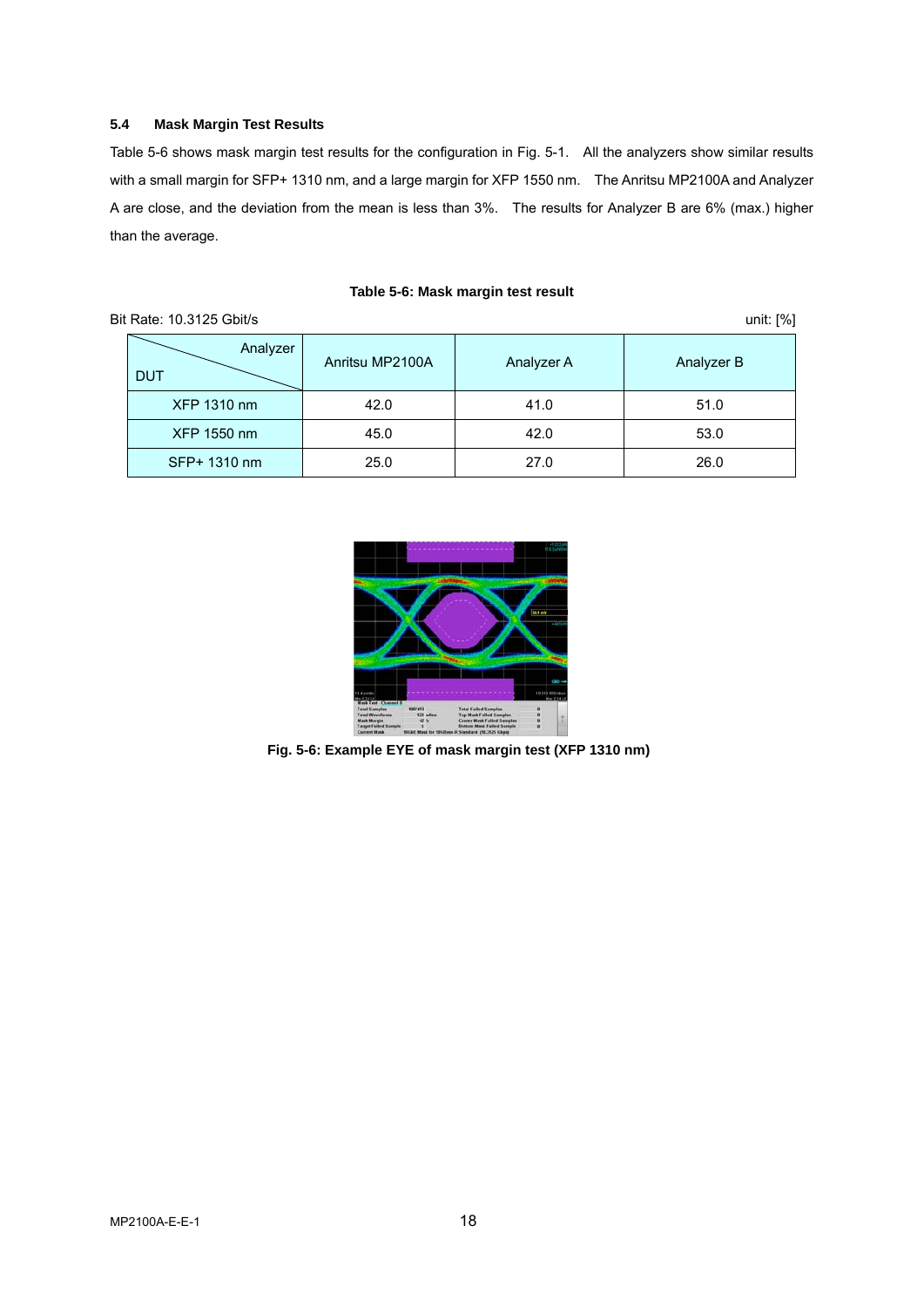### **5.5 Mask Margin Measurement Time**

The mask margin test results in section 5.4 were measured using 1 million samples. There are several steps in measuring mask margin: Connect the DUT to the analyzers; execute Auto Scale; capture 1 million samples; stop sampling; and measure mask margin. Minimizing measurement time increases measurement stability by avoiding short-term disturbances in the measurement system. However, the most important benefit is improved productivity.

The Anritsu MP2100A slashes measurement times due to its high-speed sampling and unique automatic test function for mask margin measurement.

| Table 5-7: Mask margin measurement time<br>unit: [s] |                 |                 |             |  |
|------------------------------------------------------|-----------------|-----------------|-------------|--|
| <b>Measurement Items</b>                             | Anritsu MP2100A | Analyzer A      | Analyzer B  |  |
| Auto Scale                                           | 2.5             | 3               | 3.8         |  |
| 1M samples                                           | 10              | 9.9             | 30          |  |
| Accumulation                                         |                 |                 |             |  |
| Mask margin test                                     | 0.1             | 12              | 0.1         |  |
|                                                      | (Automatic)     | (Manual search) | (Automatic) |  |
| Total                                                | 12.6            | 24.9            | 33.9        |  |

### MP2100A-E-E-1 19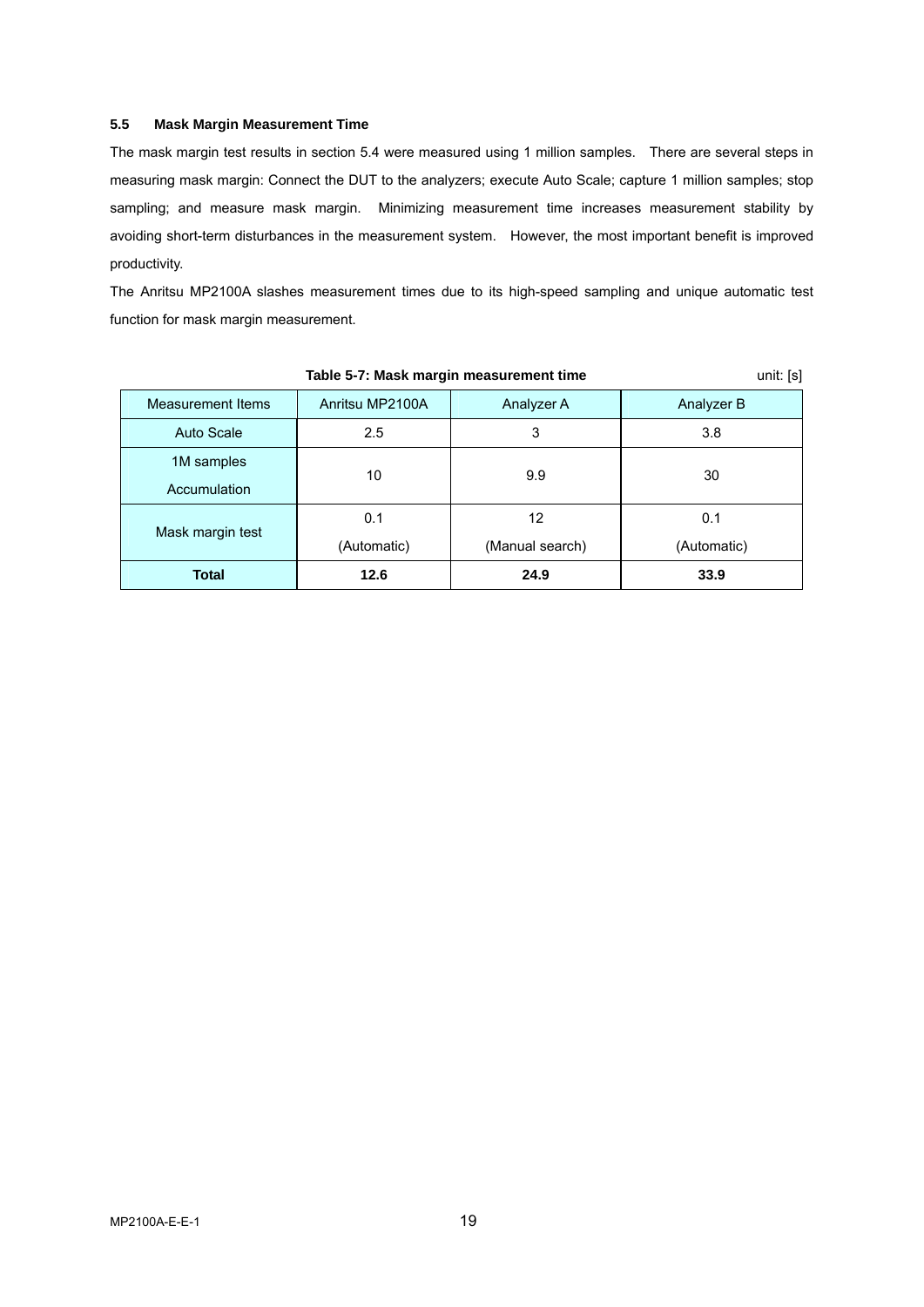# **6 Relationship between Difference in Test Results and Receiver Frequency Response**

As discussed in chapter 5, all the analyzers show the same trend in practical DUT measurement. In other words, all the analyzers show that: the SFP+ 1310 nm module has the smallest extinction ratio, largest jitter, and smallest mask margin; the XFP 1550nm module has the largest extinction ratio, smallest jitter, and largest mask margin. However, there are some small differences in the actual values between analyzers, which are explained here. As discussed in chapter 4, the BT-LPF performance plays a key role in EYE pattern analysis.



**Fig. 6-1: Comparison of BT-LPF frequency response** 



**Fig. 6-2: Comparison of measured EYE pattern for reference transmitter (Left: Anritsu MP2100A; Right: Analyzer B)** 

Figure 6-1 shows the frequency response of the Anritsu MP2100A and Analyzer B with 10.3125 Gbit/s specified as the BT-LPF, which has a 7.6 GHz cut-off frequency range. "Reference" is the ideal BT-LPF curve defined in ITU-T G.957, and "Mask" is the maximum limit defined in G.691. Both the Anritsu MP2100A and Analyzer B satisfy the reference receiver characteristics specified in G.957 and G.691. However, there is some difference in the measured EYE pattern due to closeness to the ideal Bessel curve. Figure 6-2 compares the measured EYE pattern of the reference transmitter specified in IEEE 802.3. The overshoot at the top side of the EYE and scatter in the baseline at the bottom are different from each other.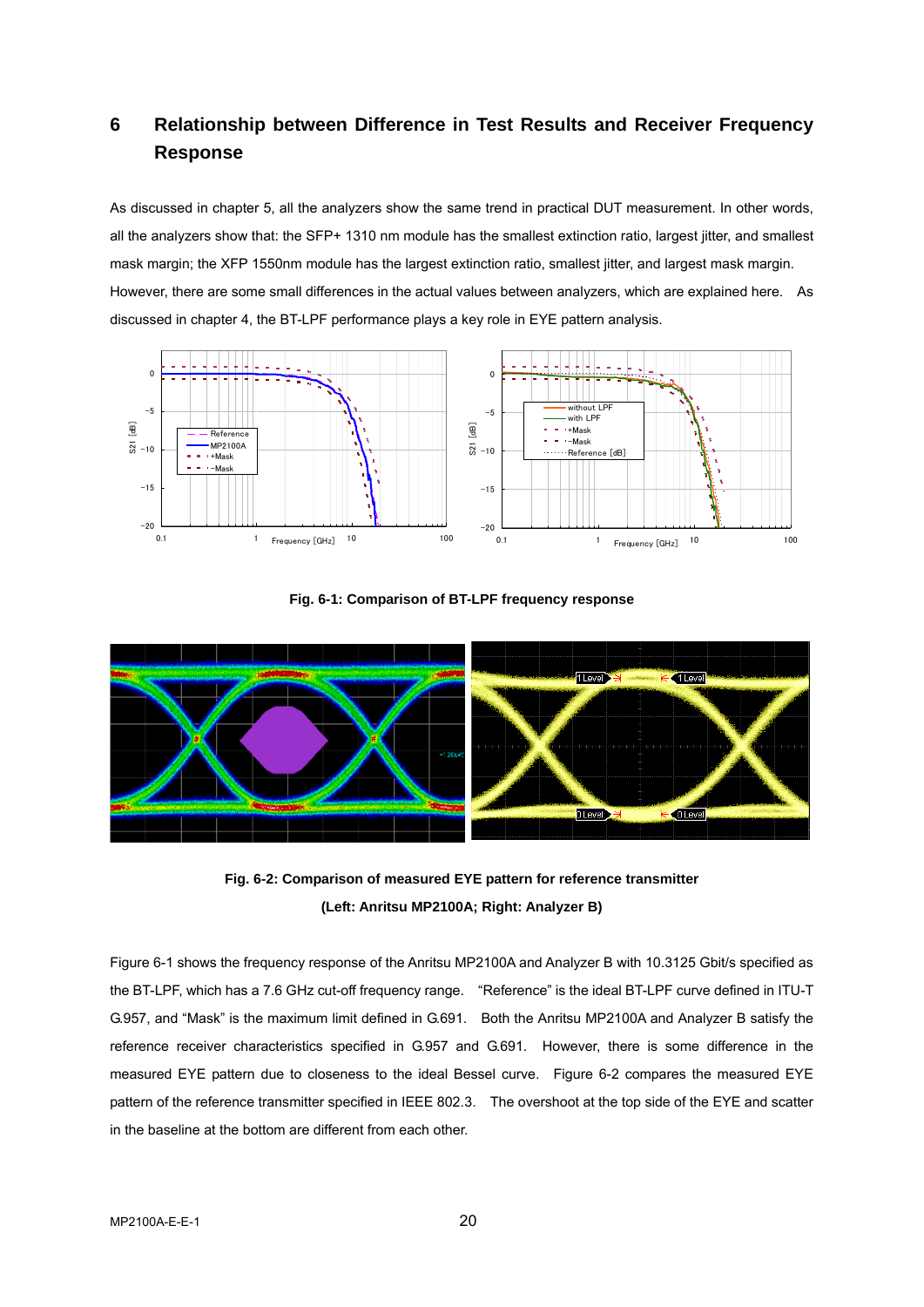### **7 Summary**

Simulations and actual tests show that the test instrument receiver characteristics have an impact on test results.

There are no international standards for measuring extinction ratio and differences in test results depend on model or unit-to-unit variation. The same results can be obtained by using correction factors. However, the test instrument should be stable and have minimum unit-to-unit variation.

Jitter and mask margin results are also affected by test instrument receiver characteristics and the system response must be close to the ideal Bessel curve.

The MP2100A BERTWave series with a unique precision BT-LPF (patent pending) developed by Anritsu supports accurate measurement of extinction ratio, jitter, and mask margin. In addition, high-speed sampling and the automatic mask margin test function (patent pending) slash tact times at EYE pattern analysis to raise production-line efficiency.

We expect the MP2100A BERTWave to have widespread applications for analyzing EYE patterns of devices like TOSA/ROSA, optical transceivers like XFP, and other transmission equipment.

We hope it will contribute to better network reliability.

### **References:**

[1] K. Kim, J. Hwang, Y.B. Kim, and F. Lombardi, "Data Dependent Jitter (DDJ) Characterization Methodology," IEEE International Symposium on Defect and Fault Tolerance in VLSI Systems, Monterey, CA, October 3-5, 2005, pp294-302.

[2] Wolfgang Maichen, "Digital Timing Measurements From Scopes And Probes To Timing And Jitter", Springer, ISBN-10 0-387-31418-0

[3] ITU-T Recommendation G.691 "Optical Interfaces for single channel STM-64 and other SDH systems with optical amplifiers"

[4] ITU-T Recommendation G.957 "Optical interfaces for equipments and systems relating to the synchronous digital hierarchy"

[5] IEEE standard 802.3ae™-2005. "Part 3: Carrier sense multiple access with collision detection (CSMA/CD) access method and physical layer specifications"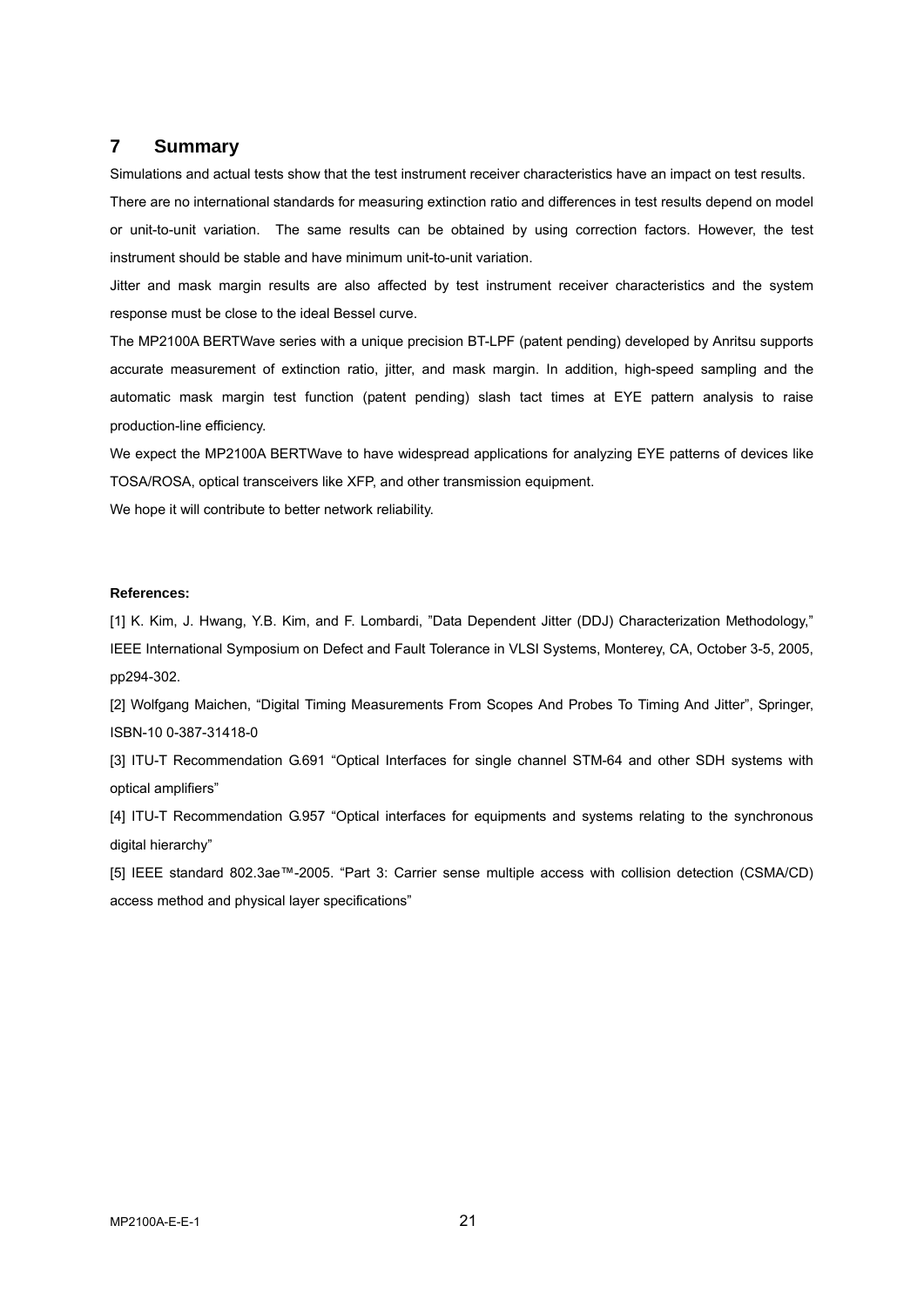

# **All in slimline 18cm MP2100A Series**

**125M to 12.5Gbit/s BERT + EYE/Pulse Scope + Optical IF** 



# **Simultaneous BER and EYE Pattern Analysis**

The MP2100A BERTWave is a new-concept measuring instrument. Simultaneous BER and EYE/Pulse Scope measurements using an all-in-one tester increase efficiency and cut measurement costs by eliminating time-consuming setup. The MP2100A BERTWave series with excellent cost performance is ideal for both R&D and manufacturing tests.

# **Features**

- ・ **Simultaneous BER and EYE Pattern analysis**
- ・ **4x faster remote control**
- ・ **10x resolution, 10-ms BER testing**
- **Simultaneous and independent 2-channel PPG/ED**
- **High-speed sampling for EYE pattern analysis**
- Automatic mask margin testing (patent pending)
- ・ **High repeatability and low unit-to-unit variation for extinction ratio and mask margin measurement (patent pending)**

# **Three configurations tailored to development and manufacturing**

Choose from three configurations: BERT + Scope, BERT only and Scope only.

| <b>MP2100A BERTWave</b>    | <b>Eye/Pulse Scope</b><br><b>BERT</b> |
|----------------------------|---------------------------------------|
| <b>MP2101A BERTWave PE</b> | <b>BERT</b>                           |
| <b>MP2102A BERTWave SS</b> | <b>Eye/Pulse Scope</b>                |